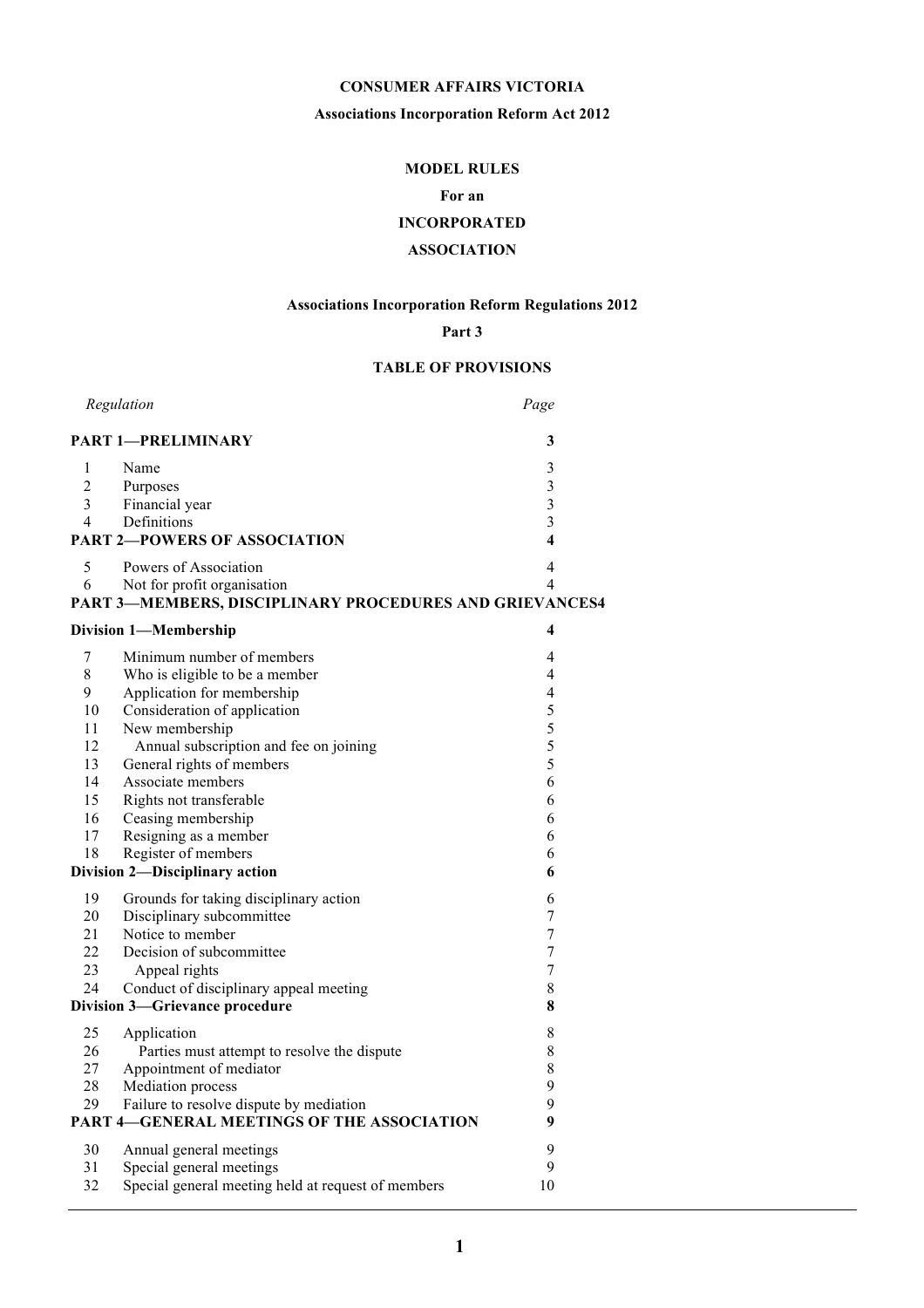| 33                                    | Notice of general meetings                                    | 10       |  |
|---------------------------------------|---------------------------------------------------------------|----------|--|
| 34                                    | Proxies                                                       | 10       |  |
| 35                                    | Use of technology                                             | 11       |  |
| 36                                    | Quorum at general meetings                                    | 11       |  |
| 37                                    | Adjournment of general meeting                                | 11       |  |
| 38                                    | Voting at general meeting                                     | 11       |  |
| 39                                    | Special resolutions                                           | 12       |  |
| 40                                    | Determining whether resolution carried                        | 12       |  |
| 41                                    | Minutes of general meeting                                    | 12       |  |
|                                       | <b>PART 5-COMMITTEE</b>                                       | 12       |  |
| <b>Division 1-Powers of Committee</b> |                                                               |          |  |
|                                       |                                                               | 12       |  |
| 42                                    | Role and powers                                               | 12       |  |
| 43                                    | Delegation                                                    | 13       |  |
|                                       | Division 2-Composition of Committee and duties of members     | 13       |  |
| 44                                    | Composition of Committee                                      | 13       |  |
| 45                                    | <b>General Duties</b>                                         | 13       |  |
| 46                                    | President and Vice-President                                  | 13       |  |
| 47                                    | Secretary                                                     | 14       |  |
| 48                                    | Treasurer                                                     | 14       |  |
|                                       | Division 3—Election of Committee members and tenure of office | 14       |  |
| 49                                    | Who is eligible to be a Committee member                      | 14       |  |
| 50                                    | Positions to be declared vacant                               | 14       |  |
|                                       | 51 Nominations                                                | 14       |  |
| 52                                    | Election of President etc.                                    | 15       |  |
| 53                                    | Election of ordinary members                                  | 15       |  |
| 54                                    | Ballot                                                        | 15       |  |
| 55                                    | Term of office                                                | 16       |  |
| 56                                    | Vacation of office                                            | 16       |  |
| 57                                    | Filling casual vacancies                                      | 16       |  |
|                                       | <b>Division 4-Meetings of Committee</b>                       | 16       |  |
|                                       |                                                               |          |  |
| 58                                    | Meetings of Committee                                         | 16       |  |
| 59                                    | Notice of meetings                                            | 17       |  |
| 60                                    | <b>Urgent</b> meetings                                        | 17       |  |
| 61                                    | Procedure and order of business                               | 17       |  |
| 62                                    | Use of technology                                             | 17       |  |
| 63                                    | Quorum                                                        | 17       |  |
| 64                                    | Voting                                                        | 17       |  |
| 65                                    | Conflict of interest                                          | 18       |  |
| 66                                    | Minutes of meeting                                            | 18       |  |
| 67                                    | Leave of absence                                              | 18<br>18 |  |
| <b>PART 6-FINANCIAL MATTERS</b>       |                                                               |          |  |
| 68                                    | Source of funds                                               | 18       |  |
|                                       | 69 Management of funds                                        | 18       |  |
| 70                                    | Financial records                                             | 19       |  |
| 71                                    | <b>Financial statements</b>                                   | 19       |  |
| <b>PART 7-GENERAL MATTERS</b>         |                                                               | 19       |  |
| 72                                    | Common seal                                                   | 19       |  |
| 73                                    | Registered address                                            | 19       |  |
| 74                                    | Notice requirements                                           | 19       |  |
| 75                                    | Custody and inspection of books and records                   | 20       |  |
| 76                                    | Winding up and cancellation                                   | 20       |  |
| 77                                    | Alteration of Rules                                           | 20       |  |
|                                       |                                                               |          |  |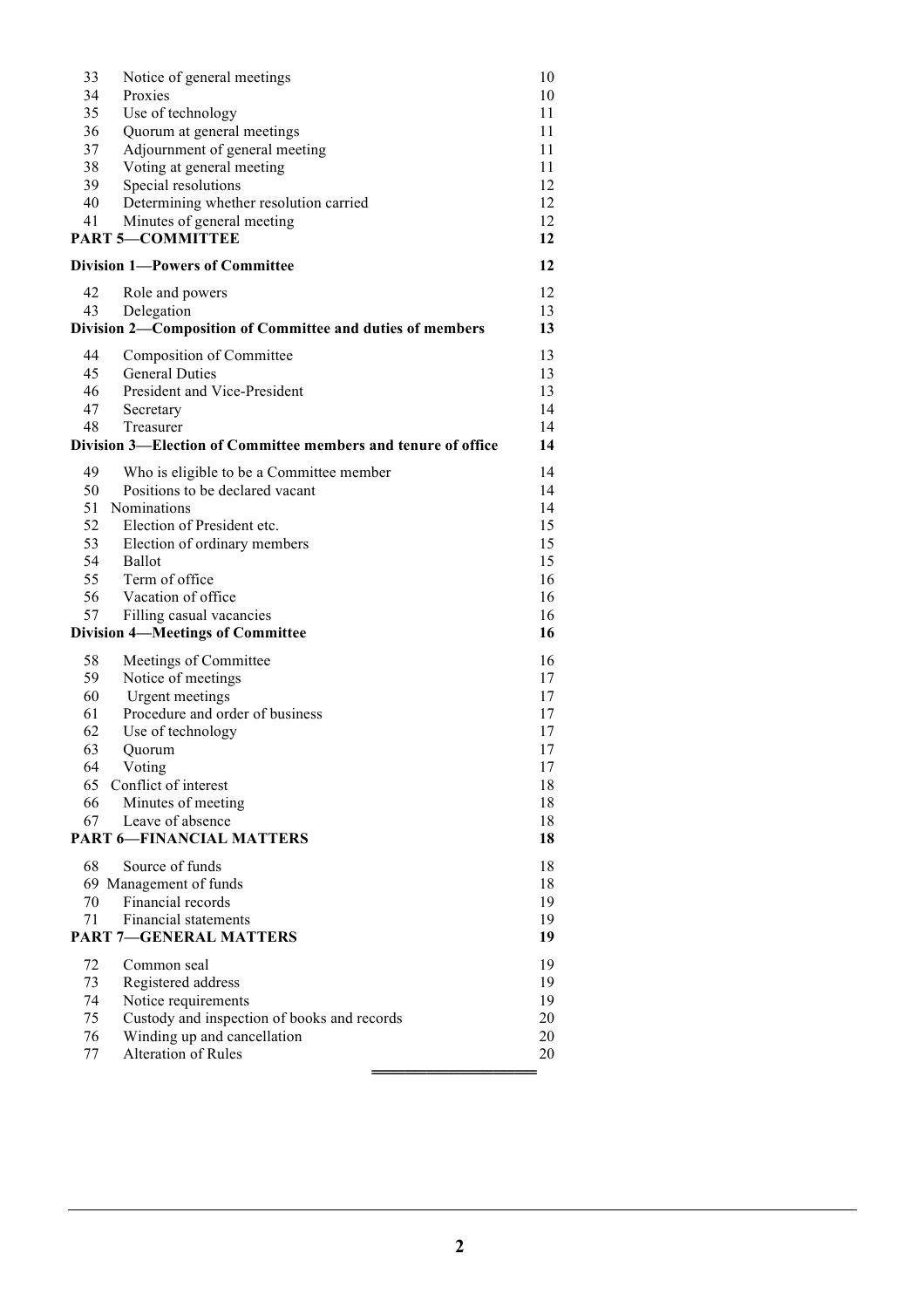#### **Model Rules for an Incorporated Association**

#### **Note**

The persons who from time to time are members of the Association are an incorporated association by the name given in rule 1 of these Rules.

Under section 46 of the **Associations Incorporation Reform Act 2012**, these Rules are taken to constitute the terms of a contract between the Association and its members.

# **PART 1—PRELIMINARY**

# **1 Name**

The name of the incorporated association is Association of French Teachers in Victoria Incorporated".

# **Note**

Under section 23 of the Act, the name of the association and its registration number must appear on all its business documents.

# **2 Purposes**

The purposes of the association are: To further the effective study and teaching of the French language and culture and to further interests and welfare of teachers of French by means of meetings, discussions, study groups, workshops, the publication of information, the promotion of professional development, or by any other means which may from time to time seem appropriate to the Committee of Management. - To cooperate with similar bodies in Victoria and other States of Australia and overseas countries. - To nominate delegates to such affiliated bodies as is required. Where specific expertise is required, the Committee reserves the right to appoint any member of the Association as a delegate. - To provide instruments for the professional development and support of teachers.

#### **3 Financial year**

The financial year of the Association is each period of 12 months ending on [*insert last day of financial year, e.g. 30 SEPTEMBER*

# **4 Definitions**

In these Rules—

*absolute majority*, of the Committee, means a majority of the committee members currently holding office and entitled to vote at the time (as distinct from a majority of committee members present at a committee meeting);

*associate member* means a member referred to in rule 14(1);

*Chairperson*, of a general meeting or committee meeting, means the person chairing the meeting as required under rule 46;

*Committee* means the Committee having management of the business of the Association;

*committee meeting* means a meeting of the Committee held in accordance with these Rules;

*committee member* means a member of the Committee elected or appointed under Division 3 of Part 5;

*disciplinary appeal meeting* means a meeting of the members of the Association convened under rule 23(3);

*disciplinary meeting* means a meeting of the Committee convened for the purposes of rule 22;

*disciplinary subcommittee* means the subcommittee appointed under rule 20;

*financial year* means the 12 month period specified in rule 3;

*general meeting* means a general meeting of the members of the Association convened in accordance with Part 4 and includes an annual general meeting, a special general meeting and a disciplinary appeal meeting;

*member* means a member of the Association;

*member entitled to vote* means a member who under rule 13(2) is entitled to vote at a general meeting;

*special resolution* means a resolution that requires not less than three-quarters of the members voting at a general meeting, whether in person or by proxy, to vote in favour of the resolution;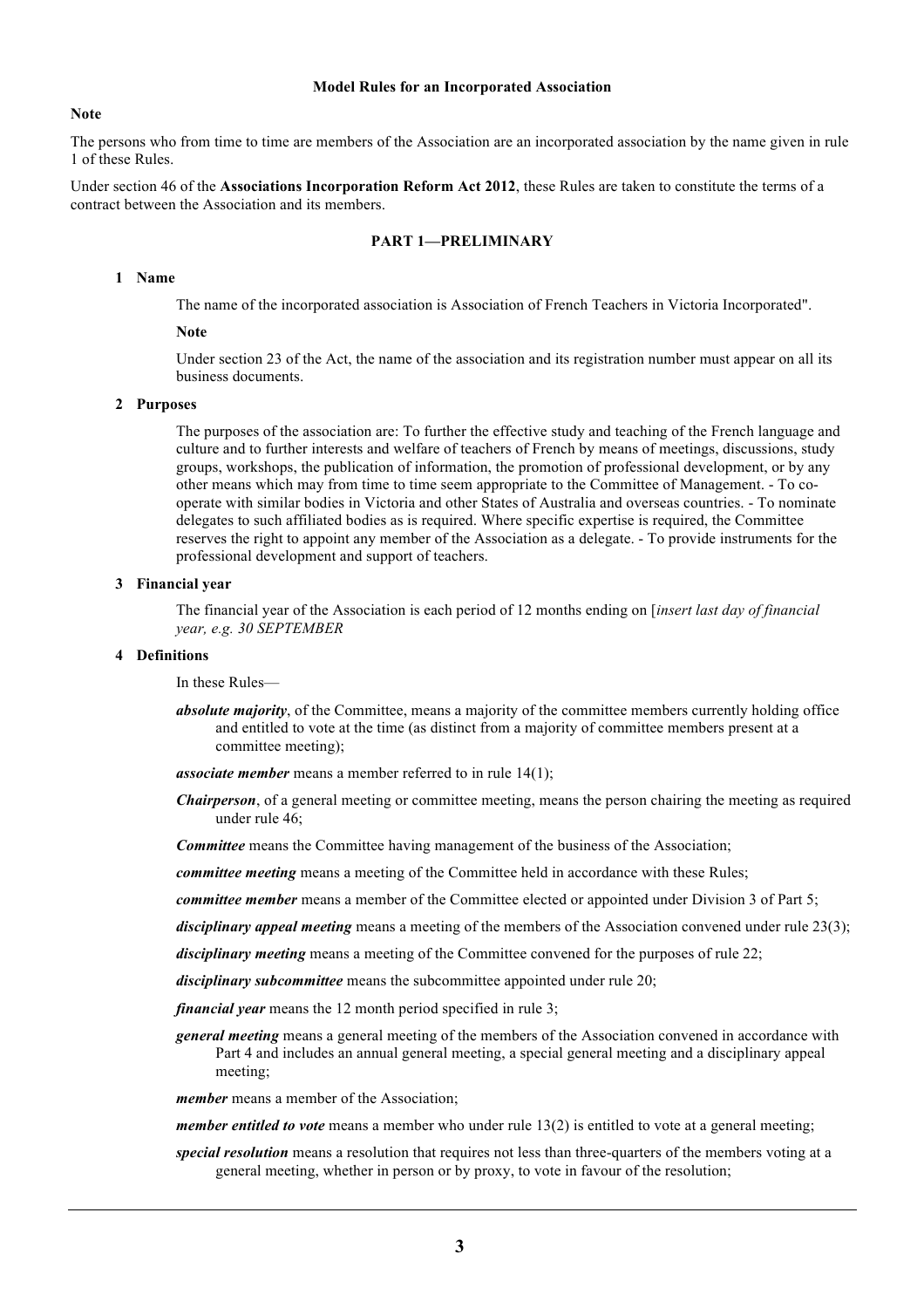# *the Act* means the **Associations Incorporation Reform Act 2012** and includes any regulations made under that Act;

*the Registrar* means the Registrar of Incorporated Associations.

# **PART 2—POWERS OF ASSOCIATION**

# **5 Powers of Association**

- (1) Subject to the Act, the Association has power to do all things incidental or conducive to achieve its purposes.
- (2) Without limiting subrule (1), the Association may—
	- (a) acquire, hold and dispose of real or personal property;
	- (b) open and operate accounts with financial institutions;
	- (c) invest its money in any security in which trust monies may lawfully be invested;
	- (d) raise and borrow money on any terms and in any manner as it thinks fit;
	- (e) secure the repayment of money raised or borrowed, or the payment of a debt or liability;
	- (f) appoint agents to transact business on its behalf;
	- (g) enter into any other contract it considers necessary or desirable.
- (3) The Association may only exercise its powers and use its income and assets (including any surplus) for its purposes.

# **6 Not for profit organisation**

- (1) The Association must not distribute any surplus, income or assets directly or indirectly to its members, except for Committee-approved subsidies for teachers and students for the purposes of teaching and learning French
- (2) Subrule (1) does not prevent the Association from paying a member—
	- (a) reimbursement for expenses properly incurred by the member; or
	- (b) for goods or services provided by the member—

if this is done in good faith on terms no more favourable than if the member was not a member.

### **Note**

Section 33 of the Act provides that an incorporated association must not secure pecuniary profit for its members. Section 4 of the Act sets out in more detail the circumstances under which an incorporated association is not taken to secure pecuniary profit for its members.

# **PART 3—MEMBERS, DISCIPLINARY PROCEDURES AND GRIEVANCES**

# **Division 1—Membership**

### **7 Minimum number of members**

The Association must have at least 5 members.

### **8 Who is eligible to be a member**

Any person who supports the purposes of the Association is eligible for membership.

# **9 Application for membership**

- (1) To apply to become a member of the Association, a person must submit a written application to a committee member stating that the person—
	- (a) wishes to become a member of the Association; and
	- (b) supports the purposes of the Association; and
	- (c) agrees to comply with these Rules.
- (2) The application—
	- (a) must be signed or emailed by the applicant; and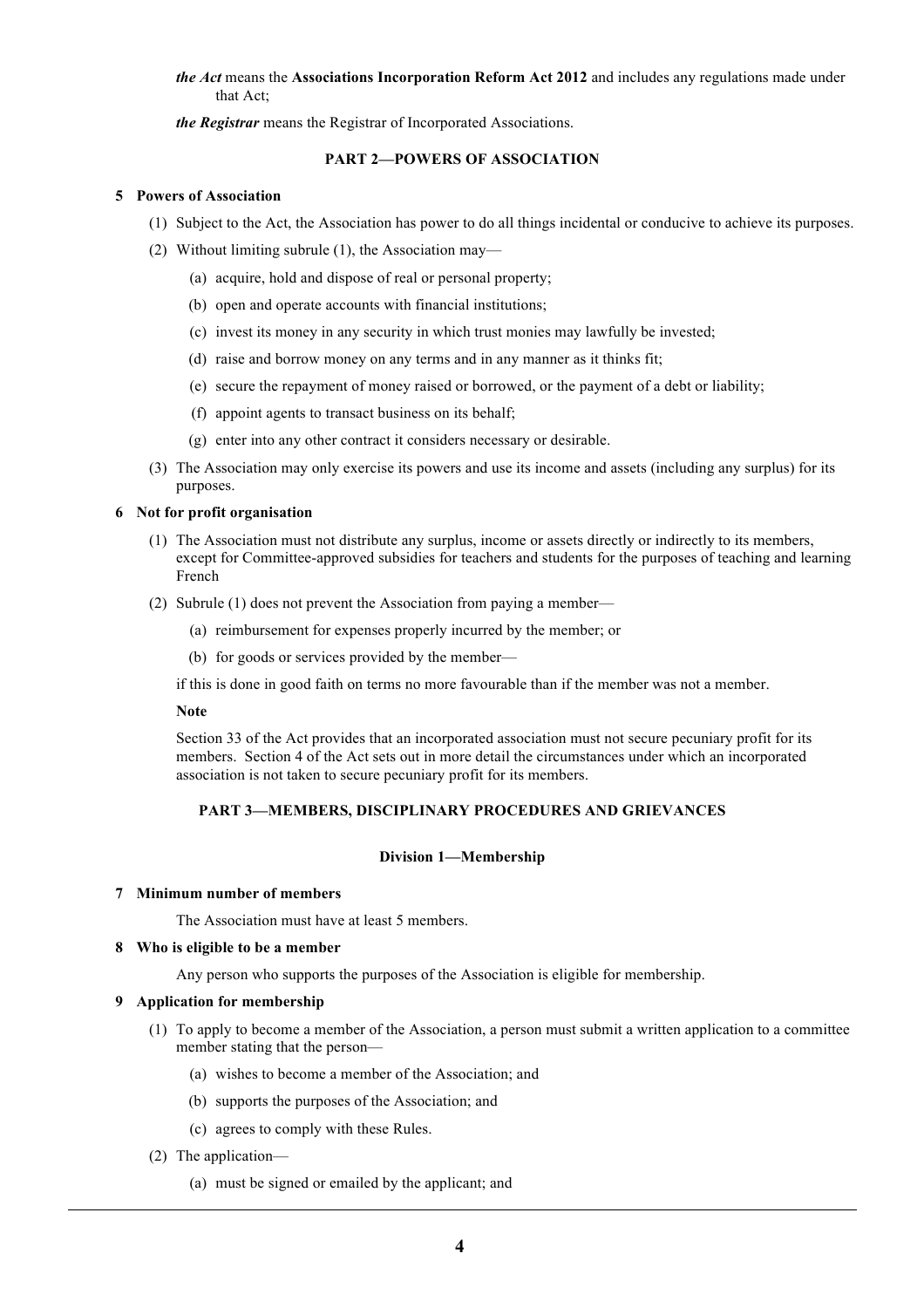(b) may be accompanied or followed by the joining fee.

**Note**

The joining fee is the fee (if any) determined by the Association under rule 12(3).

### **10 Consideration of application**

- (1) As soon as practicable after an application for membership is received, the Committee must decide by resolution whether to accept or reject the application. Acceptance of membership will be conferred in writing. A general resolution of the committee will confer membership automatically upon receipt of application and payment, unless there is a specific concern about an application..
- (2) The Committee must notify the applicant in writing of its decision as soon as practicable after the decision is made.
- (3) If the Committee rejects the application, it must return any money accompanying the application to the applicant.
- (4) No reason needs be given for the rejection of an application.

# **11 New membership**

- (1) If an application for membership is approved by the Committee—
	- (a) the resolution to accept the membership must be recorded in the minutes of the committee meeting; and
	- (b) the Secretary must, as soon as practicable, enter the name and address of the new member, and the date of becoming a member, in the register of members.
- (2) A person becomes a member of the Association and, subject to rule 13(2), is entitled to exercise his or her rights of membership from the date, whichever is the later, on which—
	- (a) the Committee approves the person's membership; or
	- (b) the person pays the joining fee.

# **12 Annual subscription and fee on joining**

- (1) At each annual general meeting, the Association must determine—
	- (a) the amount of the annual subscription (if any) for the following financial year; and
	- (b) the date for payment of the annual subscription.
- (2) The Association may determine that a lower annual subscription is payable by associate members.
- (3) The Association may determine that any new member who joins after the start of a financial year must, for that financial year, pay a fee equal to—
	- (a) the full annual subscription; or
	- (b) a pro rata annual subscription based on the remaining part of the financial year; or
	- (c) a fixed amount determined from time to time by the Association.
- (4) The rights of a member (including the right to vote) who has not paid the annual subscription by the due date are suspended until the subscription is paid.

### **13 General rights of members**

- (1) A member of the Association who is entitled to vote has the right—
	- (a) to receive notice of general meetings and of proposed special resolutions in the manner and time prescribed by these Rules; and
	- (b) to submit items of business for consideration at a general meeting; and
	- (c) to attend and be heard at general meetings; and
	- (d) to vote at a general meeting; and
	- (e) to have access to the minutes of general meetings and other documents of the Association as provided under rule 75; and
	- (f) to inspect the register of members.
- (2) A member is entitled to vote if—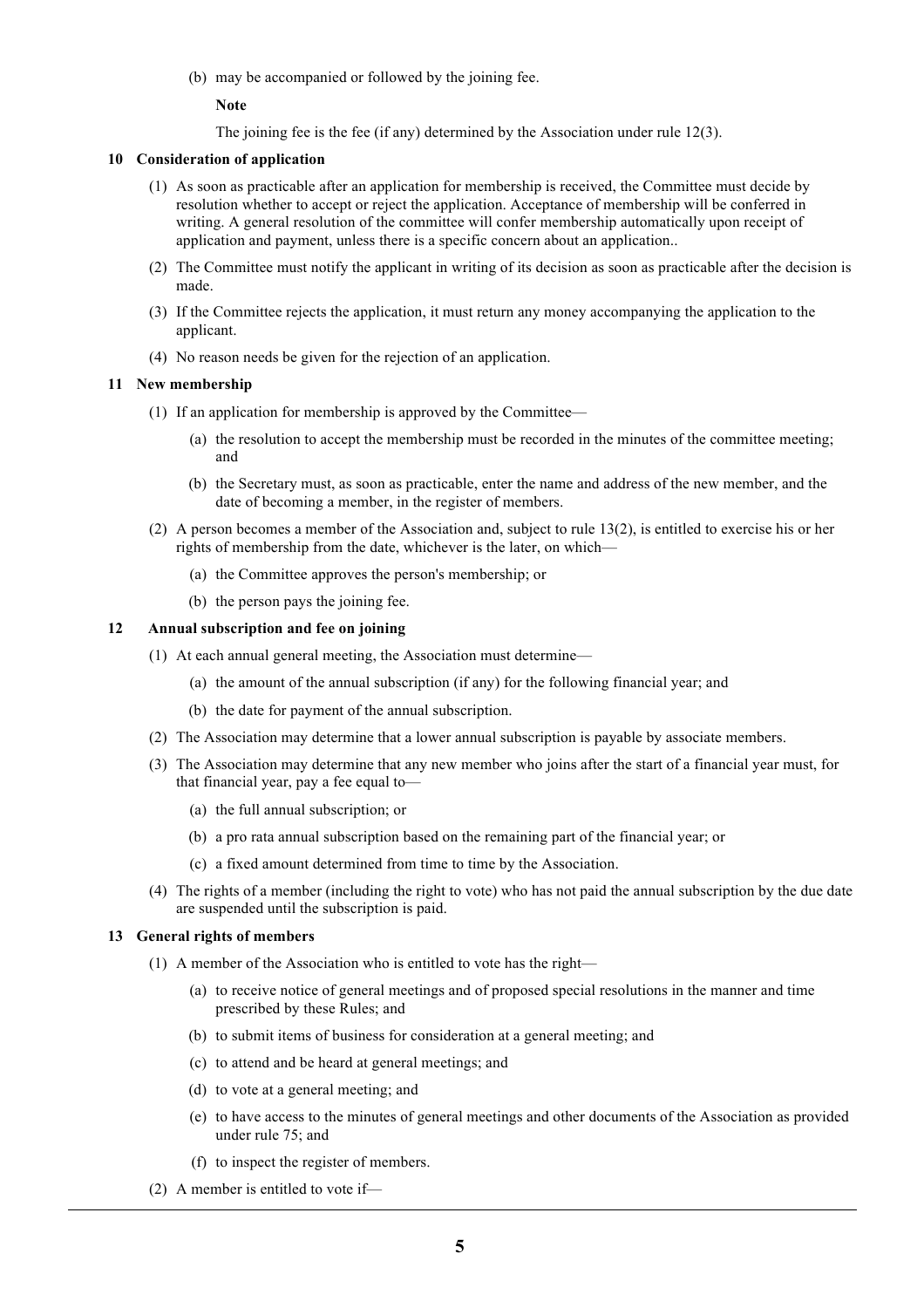- (a) the member is a member other than an associate member; and
- (b) more than 10 business days have passed since he or she became a member of the Association; and
- (c) the member's membership rights are not suspended for any reason.

## **14 Associate members**

- (1) Associate members of the Association include—
	- (a) any members under the age of 15 years; and
	- (b) any other category of member as determined by special resolution at a general meeting.
- (2) An associate member must not vote but may have other rights as determined by the Committee or by resolution at a general meeting.

### **15 Rights not transferable**

The rights of a member are not transferable and end when membership ceases.

# **16 Ceasing membership**

- (1) The membership of a person ceases on resignation, expulsion or death.
- (2) If a person ceases to be a member of the Association, the Secretary must, as soon as practicable, enter the date the person ceased to be a member in the register of members.

# **17 Resigning as a member**

(1) A member may resign by notice in writing given to the Association.

### **Note**

Rule 74(3) sets out how notice may be given to the association. It includes by post or by handing the notice to a member of the committee.

- (2) A member is taken to have resigned if—
	- (a) the member's annual subscription is more than 12 months in arrears; or
	- (b) where no annual subscription is payable—
		- (i) the Secretary has made a written request to the member to confirm that he or she wishes to remain a member; and
		- (ii) the member has not, within 3 months after receiving that request, confirmed in writing that he or she wishes to remain a member.

### **18 Register of members**

- (1) The Secretary must keep and maintain a register of members that includes—
	- (a) for each current member—
		- (i) the member's name;
		- (ii) the address for notice last given by the member;
		- (iii) the date of becoming a member;
		- (iv) if the member is an associate member, a note to that effect;
		- (v) any other information determined by the Committee; and
	- (b) for each former member, the date of ceasing to be a member.
- (2) Any member may, at a reasonable time and free of charge, inspect the register of members.

### **Note**

Under section 59 of the Act, access to the personal information of a person recorded in the register of members may be restricted in certain circumstances. Section 58 of the Act provides that it is an offence to make improper use of information about a person obtained from the Register of Members.

### **Division 2—Disciplinary action**

**19 Grounds for taking disciplinary action**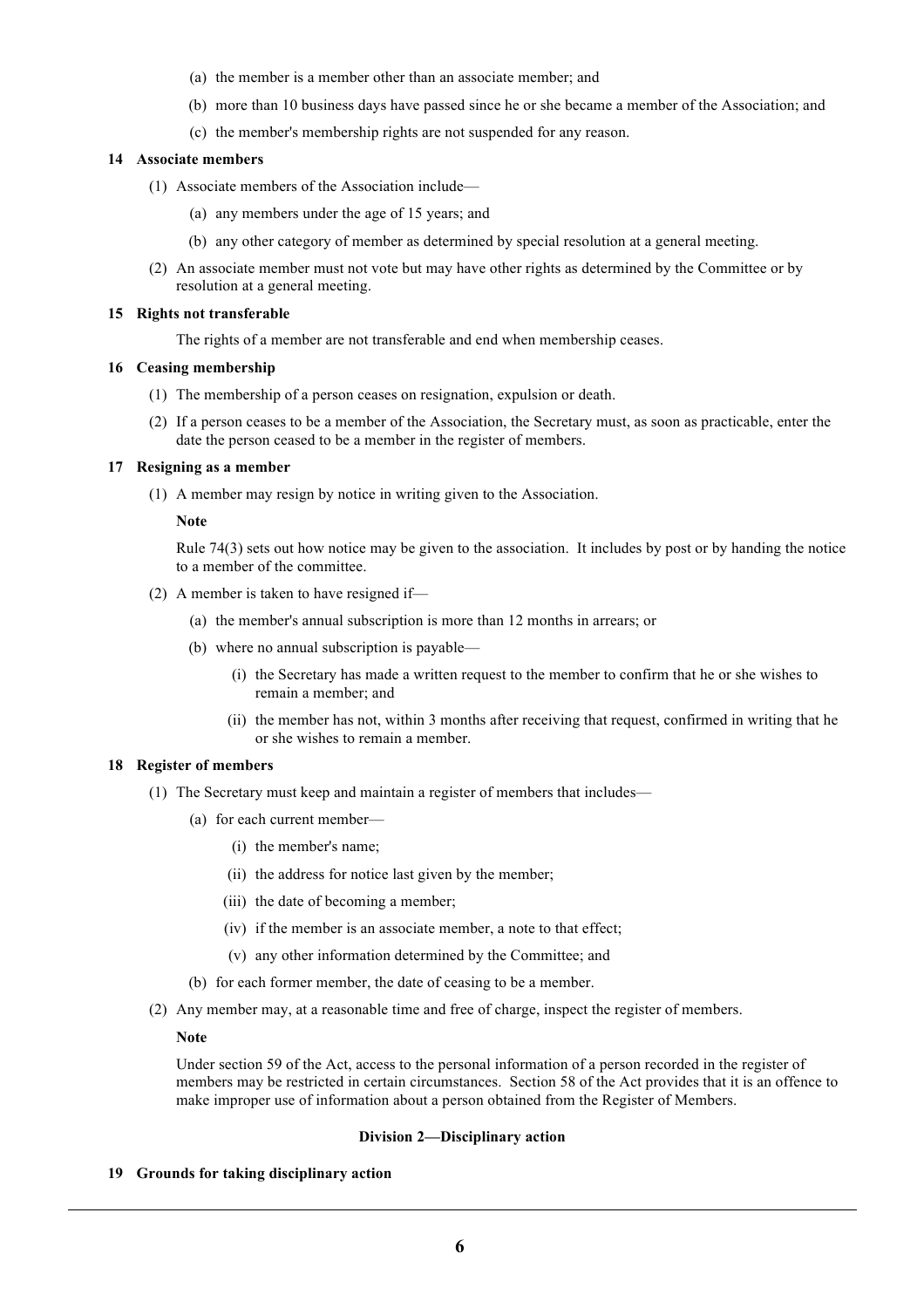The Association may take disciplinary action against a member in accordance with this Division if it is determined that the member—

- (a) has failed to comply with these Rules; or
- (b) refuses to support the purposes of the Association; or
- (c) has engaged in conduct prejudicial to the Association.

### **20 Disciplinary subcommittee**

- (1) If the Committee is satisfied that there are sufficient grounds for taking disciplinary action against a member, the Committee must appoint a disciplinary subcommittee to hear the matter and determine what action, if any, to take against the member.
- (2) The members of the disciplinary subcommittee—
	- (a) may be Committee members, members of the Association or anyone else; but
	- (b) must not be biased against, or in favour of, the member concerned.

# **21 Notice to member**

- (1) Before disciplinary action is taken against a member, the Secretary must give written notice to the member—
	- (a) stating that the Association proposes to take disciplinary action against the member; and
	- (b) stating the grounds for the proposed disciplinary action; and
	- (c) specifying the date, place and time of the meeting at which the disciplinary subcommittee intends to consider the disciplinary action (the *disciplinary meeting*); and
	- (d) advising the member that he or she may do one or both of the following—
		- (i) attend the disciplinary meeting and address the disciplinary subcommittee at that meeting;
		- (ii) give a written statement to the disciplinary subcommittee at any time before the disciplinary meeting; and
	- (e) setting out the member's appeal rights under rule 23.
- (2) The notice must be given no earlier than 28 days, and no later than 14 days, before the disciplinary meeting is held.

### **22 Decision of subcommittee**

- (1) At the disciplinary meeting, the disciplinary subcommittee must—
	- (a) give the member an opportunity to be heard; and
	- (b) consider any written statement submitted by the member.
- (2) After complying with subrule (1), the disciplinary subcommittee may—
	- (a) take no further action against the member; or
	- (b) subject to subrule (3)—
		- (i) reprimand the member; or
		- (ii) suspend the membership rights of the member for a specified period; or
		- (iii) expel the member from the Association.
- (3) The disciplinary subcommittee may not fine the member.
- (4) The suspension of membership rights or the expulsion of a member by the disciplinary subcommittee under this rule takes effect immediately after the vote is passed.

## **23 Appeal rights**

- (1) A person whose membership rights have been suspended or who has been expelled from the Association under rule 22 may give notice to the effect that he or she wishes to appeal against the suspension or expulsion.
- (2) The notice must be in writing and given—
	- (a) to the disciplinary subcommittee immediately after the vote to suspend or expel the person is taken; or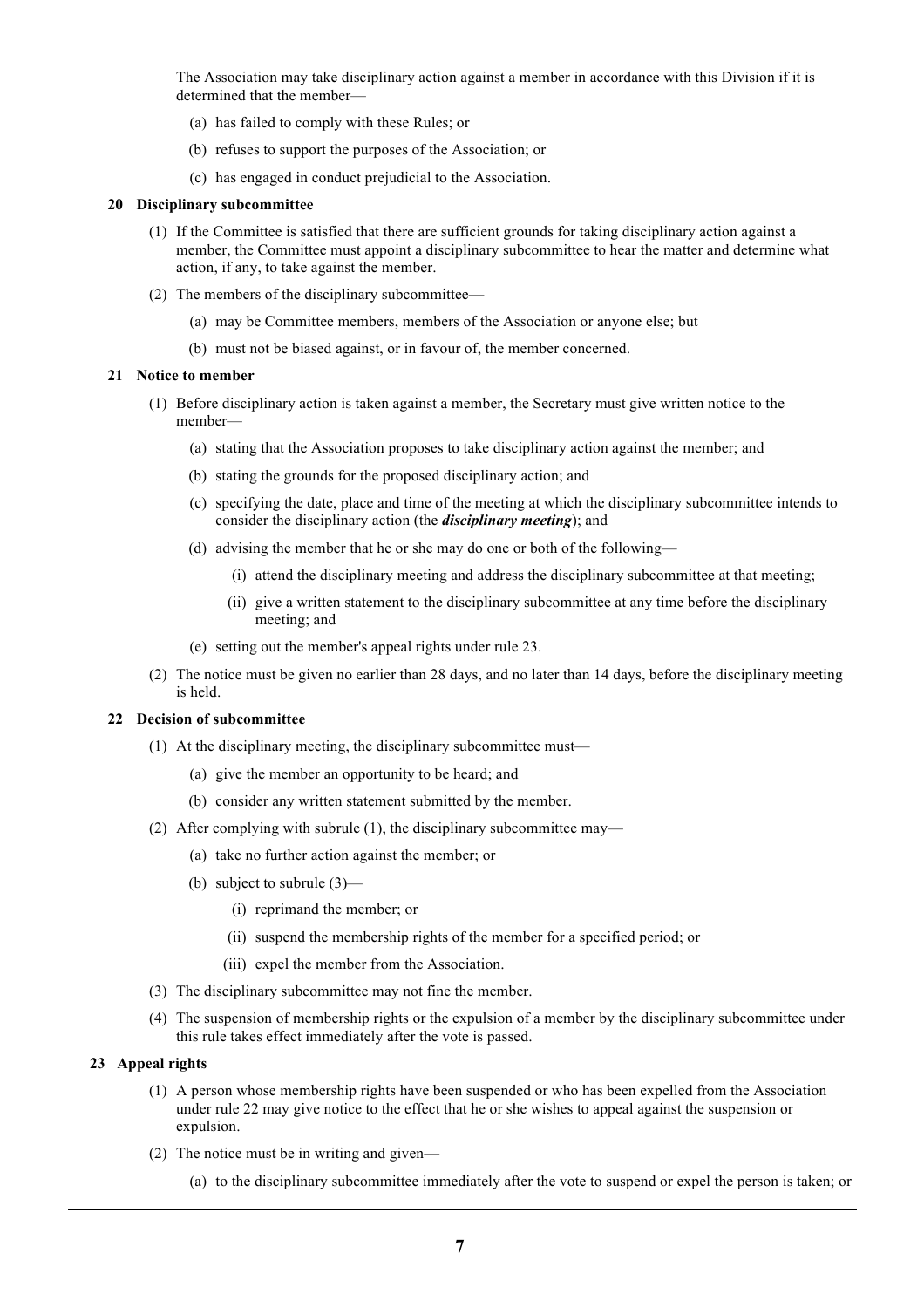- (b) to the Secretary not later than 48 hours after the vote.
- (3) If a person has given notice under subrule (2), a disciplinary appeal meeting must be convened by the Committee as soon as practicable, but in any event not later than 21 days, after the notice is received.
- (4) Notice of the disciplinary appeal meeting must be given to each member of the Association who is entitled to vote as soon as practicable and must—
	- (a) specify the date, time and place of the meeting; and
	- (b) state—
		- (i) the name of the person against whom the disciplinary action has been taken; and
		- (ii) the grounds for taking that action; and
		- (iii) that at the disciplinary appeal meeting the members present must vote on whether the decision to suspend or expel the person should be upheld or revoked.

# **24 Conduct of disciplinary appeal meeting**

- (1) At a disciplinary appeal meeting—
	- (a) no business other than the question of the appeal may be conducted; and
	- (b) the Committee must state the grounds for suspending or expelling the member and the reasons for taking that action; and
	- (c) the person whose membership has been suspended or who has been expelled must be given an opportunity to be heard.
- (2) After complying with subrule (1), the members present and entitled to vote at the meeting must vote by secret ballot on the question of whether the decision to suspend or expel the person should be upheld or revoked.
- (3) A member may not vote by proxy at the meeting.
- (4) The decision is upheld if not less than three quarters of the members voting at the meeting vote in favour of the decision.

#### **Division 3—Grievance procedure**

### **25 Application**

- (1) The grievance procedure set out in this Division applies to disputes under these Rules between—
	- (a) a member and another member;
	- (b) a member and the Committee;
	- (c) a member and the Association.
- (2) A member must not initiate a grievance procedure in relation to a matter that is the subject of a disciplinary procedure until the disciplinary procedure has been completed.

#### **26 Parties must attempt to resolve the dispute**

The parties to a dispute must attempt to resolve the dispute between themselves within 14 days of the dispute coming to the attention of each party.

#### **27 Appointment of mediator**

- (1) If the parties to a dispute are unable to resolve the dispute between themselves within the time required by rule 26, the parties must within 10 days—
	- (a) notify the Committee of the dispute; and
	- (b) agree to or request the appointment of a mediator; and
	- (c) attempt in good faith to settle the dispute by mediation.
- (2) The mediator must be—
	- (a) a person chosen by agreement between the parties; or
	- (b) in the absence of agreement—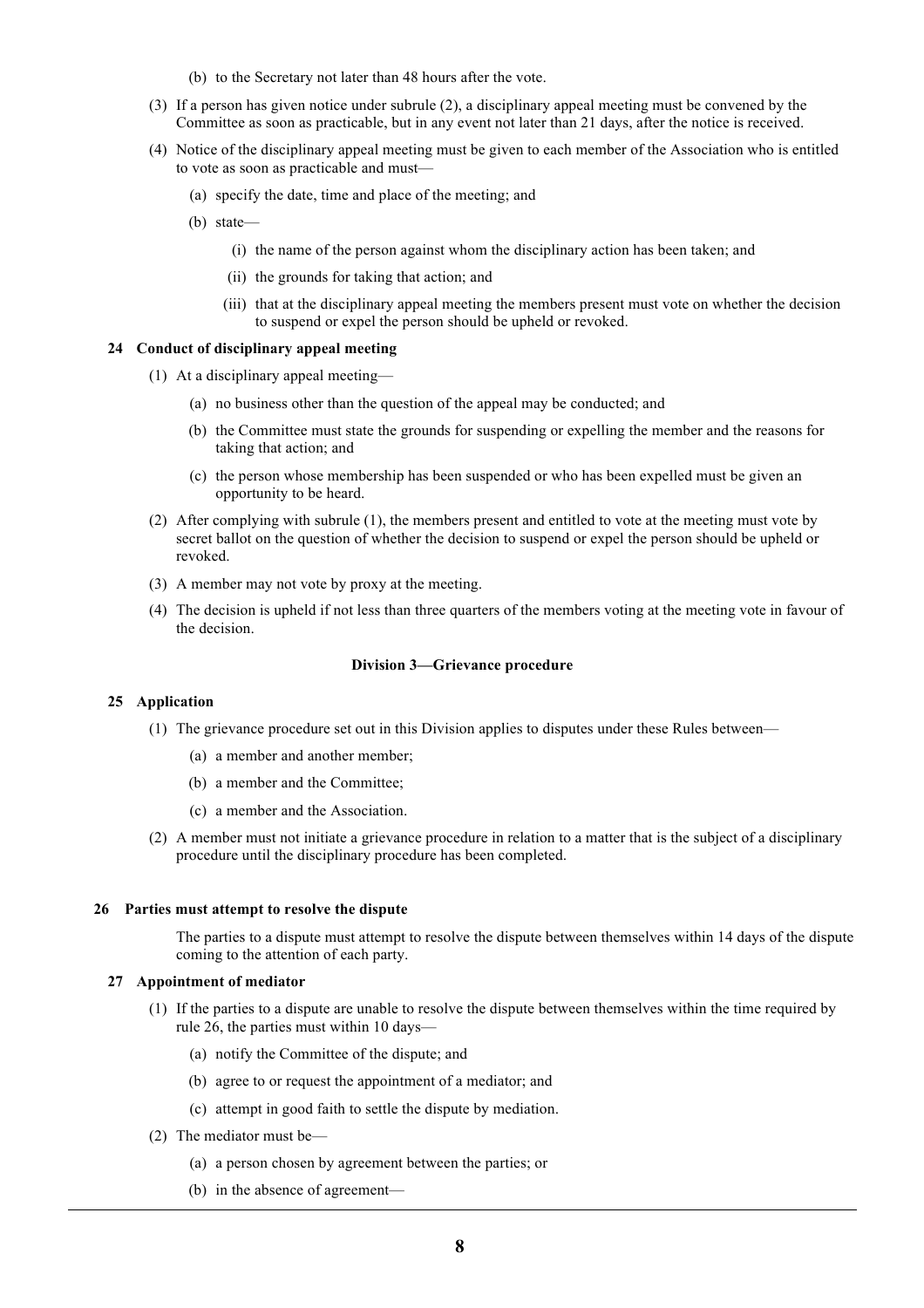- (i) if the dispute is between a member and another member—a person appointed by the Committee; or
- (ii) if the dispute is between a member and the Committee or the Association—a person appointed or employed by the Dispute Settlement Centre of Victoria.
- (3) A mediator appointed by the Committee may be a member or former member of the Association but in any case must not be a person who—
	- (a) has a personal interest in the dispute; or
	- (b) is biased in favour of or against any party.

#### **28 Mediation process**

- (1) The mediator to the dispute, in conducting the mediation, must—
	- (a) give each party every opportunity to be heard; and
	- (b) allow due consideration by all parties of any written statement submitted by any party; and
	- (c) ensure that natural justice is accorded to the parties throughout the mediation process.
- (2) The mediator must not determine the dispute.

#### **29 Failure to resolve dispute by mediation**

If the mediation process does not resolve the dispute, the parties may seek to resolve the dispute in accordance with the Act or otherwise at law.

# **PART 4—GENERAL MEETINGS OF THE ASSOCIATION**

#### **30 Annual general meetings**

- (1) The Committee must convene an annual general meeting of the Association to be held within 5 months after the end of each financial year.
- (2) Despite subrule (1), the Association may hold its first annual general meeting at any time within 18 months after its incorporation.
- (3) The Committee may determine the date, time and place of the annual general meeting.
- (4) The ordinary business of the annual general meeting is as follows—
	- (a) to confirm the minutes of the previous annual general meeting and of any special general meeting held since then;
	- (b) to receive and consider—
		- (i) the annual report of the Committee on the activities of the Association during the preceding financial year; and
		- (ii) the financial statements of the Association for the preceding financial year submitted by the Committee in accordance with Part 7 of the Act;
	- (c) to elect the members of the Committee;
	- (d) to confirm or vary the amounts (if any) of the annual subscription and joining fee.
- (5) The annual general meeting may also conduct any other business of which notice has been given in accordance with these Rules.

# **31 Special general meetings**

- (1) Any general meeting of the Association, other than an annual general meeting or a disciplinary appeal meeting, is a special general meeting.
- (2) The Committee may convene a special general meeting whenever it thinks fit.
- (3) No business other than that set out in the notice under rule 33 may be conducted at the meeting.

**Note**

General business may be considered at the meeting if it is included as an item for consideration in the notice under rule 33 and the majority of members at the meeting agree.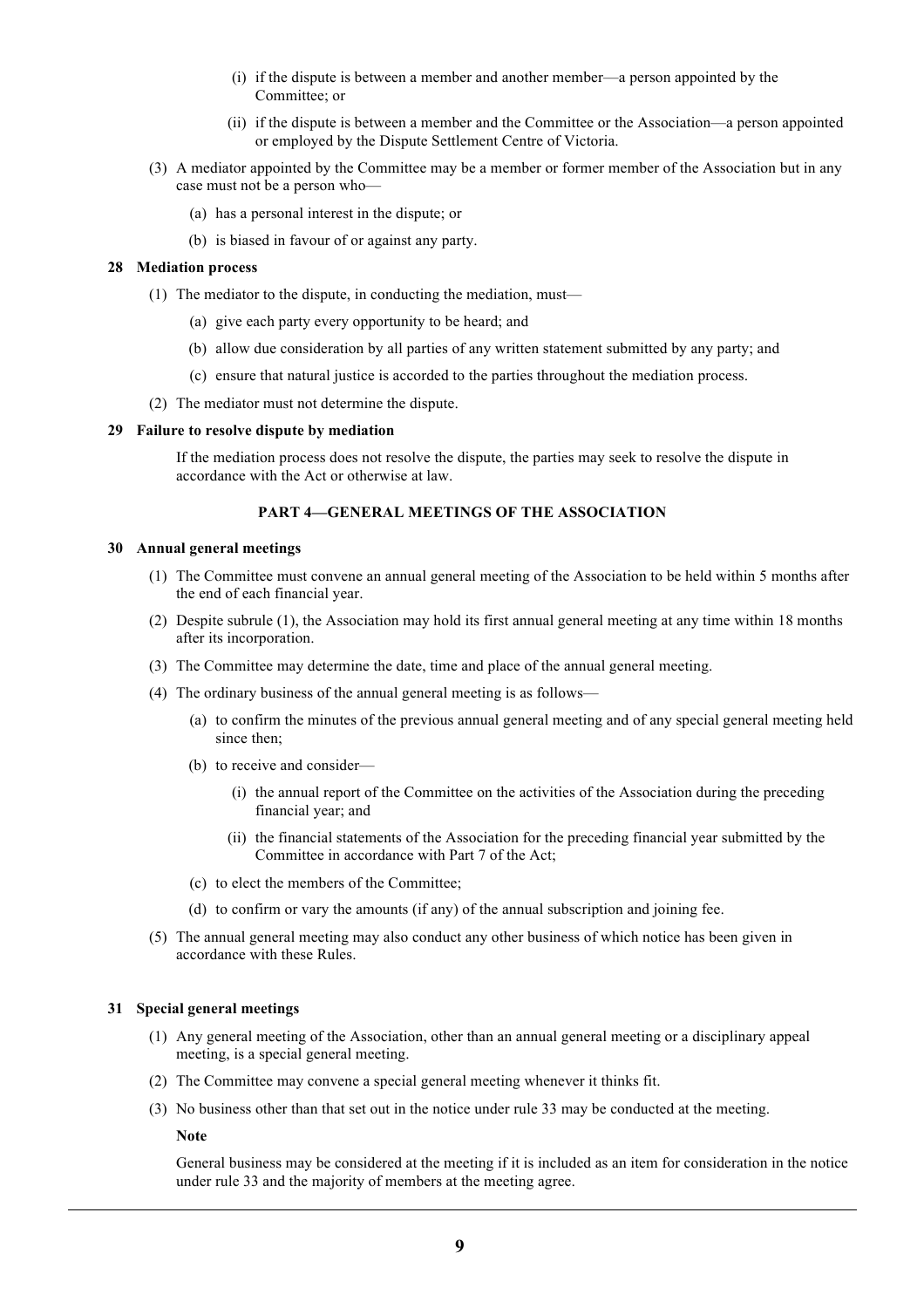# **32 Special general meeting held at request of members**

- (1) The Committee must convene a special general meeting if a request to do so is made in accordance with subrule (2) by at least 10% of the total number of members.
- (2) A request for a special general meeting must—
	- (a) be in writing; and
	- (b) state the business to be considered at the meeting and any resolutions to be proposed; and
	- (c) include the names and signatures of the members requesting the meeting; and
	- (d) be given to the Secretary.
- (3) If the Committee does not convene a special general meeting within one month after the date on which the request is made, the members making the request (or any of them) may convene the special general meeting.
- (4) A special general meeting convened by members under subrule (3)—
	- (a) must be held within 3 months after the date on which the original request was made; and
	- (b) may only consider the business stated in that request.
- (5) The Association must reimburse all reasonable expenses incurred by the members convening a special general meeting under subrule (3).

# **33 Notice of general meetings**

- (1) The Secretary (or, in the case of a special general meeting convened under rule 32(3), the members convening the meeting) must give to each member of the Association—
	- (a) at least 21 days' notice of a general meeting if a special resolution is to be proposed at the meeting; or
	- (b) at least 14 days' notice of a general meeting in any other case.
- (2) The notice must—
	- (a) specify the date, time and place of the meeting; and
	- (b) indicate the general nature of each item of business to be considered at the meeting; and
	- (c) if a special resolution is to be proposed—
		- (i) state in full the proposed resolution; and
		- (ii) state the intention to propose the resolution as a special resolution; and
	- (d) comply with rule 34(5).
- (3) This rule does not apply to a disciplinary appeal meeting.

### **Note**

Rule 23(4) sets out the requirements for notice of a disciplinary appeal meeting.

### **34 Proxies**

- (1) A member may appoint another member as his or her proxy to vote and speak on his or her behalf at a general meeting other than at a disciplinary appeal meeting.
- (2) The appointment of a proxy must be in writing and signed by the member making the appointment.
- (3) The member appointing the proxy may give specific directions as to how the proxy is to vote on his or her behalf, otherwise the proxy may vote on behalf of the member in any matter as he or she sees fit.
- (4) If the Committee has approved a form for the appointment of a proxy, the member may use any other form that clearly identifies the person appointed as the member's proxy and that has been signed by the member.
- (5) Notice of a general meeting given to a member under rule 33 must—
	- (a) state that the member may appoint another member as a proxy for the meeting; and
	- (b) include a copy of any form that the Committee has approved for the appointment of a proxy.
- (6) A form appointing a proxy must be given to the Chairperson of the meeting before or at the commencement of the meeting.
- (7) A form appointing a proxy sent by post or electronically is of no effect unless it is received by the Association no later than 24 hours before the commencement of the meeting.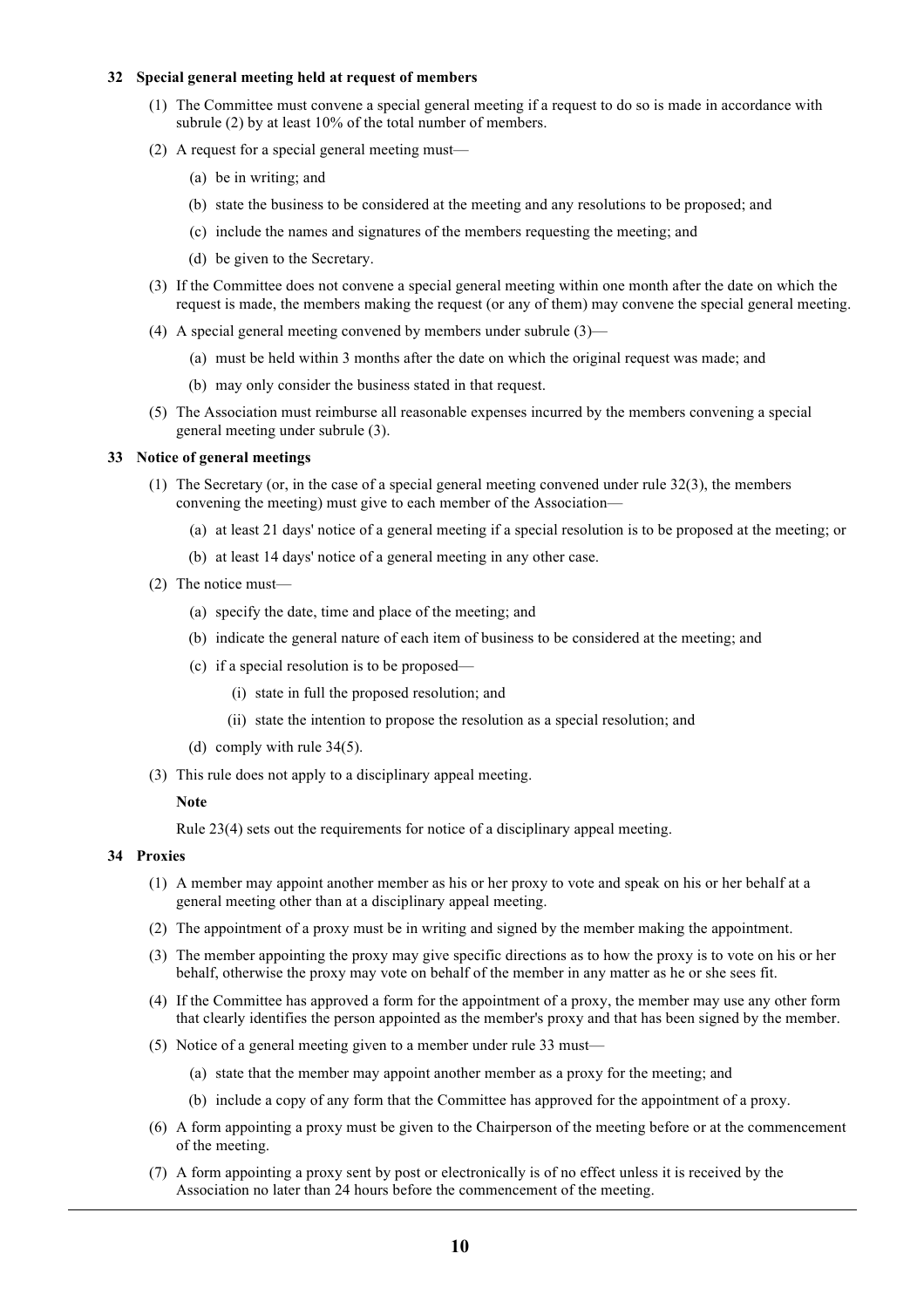# **35 Use of technology**

- (1) A member not physically present at a general meeting may be permitted to participate in the meeting by the use of technology that allows that member and the members present at the meeting to clearly and simultaneously communicate with each other.
- (2) For the purposes of this Part, a member participating in a general meeting as permitted under subrule (1) is taken to be present at the meeting and, if the member votes at the meeting, is taken to have voted in person.

# **36 Quorum at general meetings**

- (1) No business may be conducted at a general meeting unless a quorum of members is present.
- (2) The quorum for a general meeting is the presence (physically, by proxy or as allowed under rule 35) of 10% of the members entitled to vote.
- (3) If a quorum is not present within 30 minutes after the notified commencement time of a general meeting—
	- (a) in the case of a meeting convened by, or at the request of, members under rule 32—the meeting must be dissolved;

# **Note**

If a meeting convened by, or at the request of, members is dissolved under this subrule, the business that was to have been considered at the meeting is taken to have been dealt with. If members wish to have the business reconsidered at another special meeting, the members must make a new request under rule 32.

- (b) in any other case—
	- (i) the meeting must be adjourned to a date not more than 21 days after the adjournment; and
	- (ii) notice of the date, time and place to which the meeting is adjourned must be given at the meeting and confirmed by written notice given to all members as soon as practicable after the meeting.
- (4) If a quorum is not present within 30 minutes after the time to which a general meeting has been adjourned under subrule (3)(b), the members present at the meeting (if not fewer than 3) may proceed with the business of the meeting as if a quorum were present.

# **37 Adjournment of general meeting**

- (1) The Chairperson of a general meeting at which a quorum is present may, with the consent of a majority of members present at the meeting, adjourn the meeting to another time at the same place or at another place.
- (2) Without limiting subrule (1), a meeting may be adjourned—
	- (a) if there is insufficient time to deal with the business at hand; or
	- (b) to give the members more time to consider an item of business.

### **Example**

The members may wish to have more time to examine the financial statements submitted by the Committee at an annual general meeting.

- (3) No business may be conducted on the resumption of an adjourned meeting other than the business that remained unfinished when the meeting was adjourned.
- (4) Notice of the adjournment of a meeting under this rule is not required unless the meeting is adjourned for 14 days or more, in which case notice of the meeting must be given in accordance with rule 33.

### **38 Voting at general meeting**

- (1) On any question arising at a general meeting—
	- (a) subject to subrule (3), each member who is entitled to vote has one vote; and
	- (b) members may vote personally or by proxy; and
	- (c) except in the case of a special resolution, the question must be decided on a majority of votes.
- (2) If votes are divided equally on a question, the Chairperson of the meeting has a second or casting vote.
- (3) If the question is whether or not to confirm the minutes of a previous meeting, only members who were present at that meeting may vote.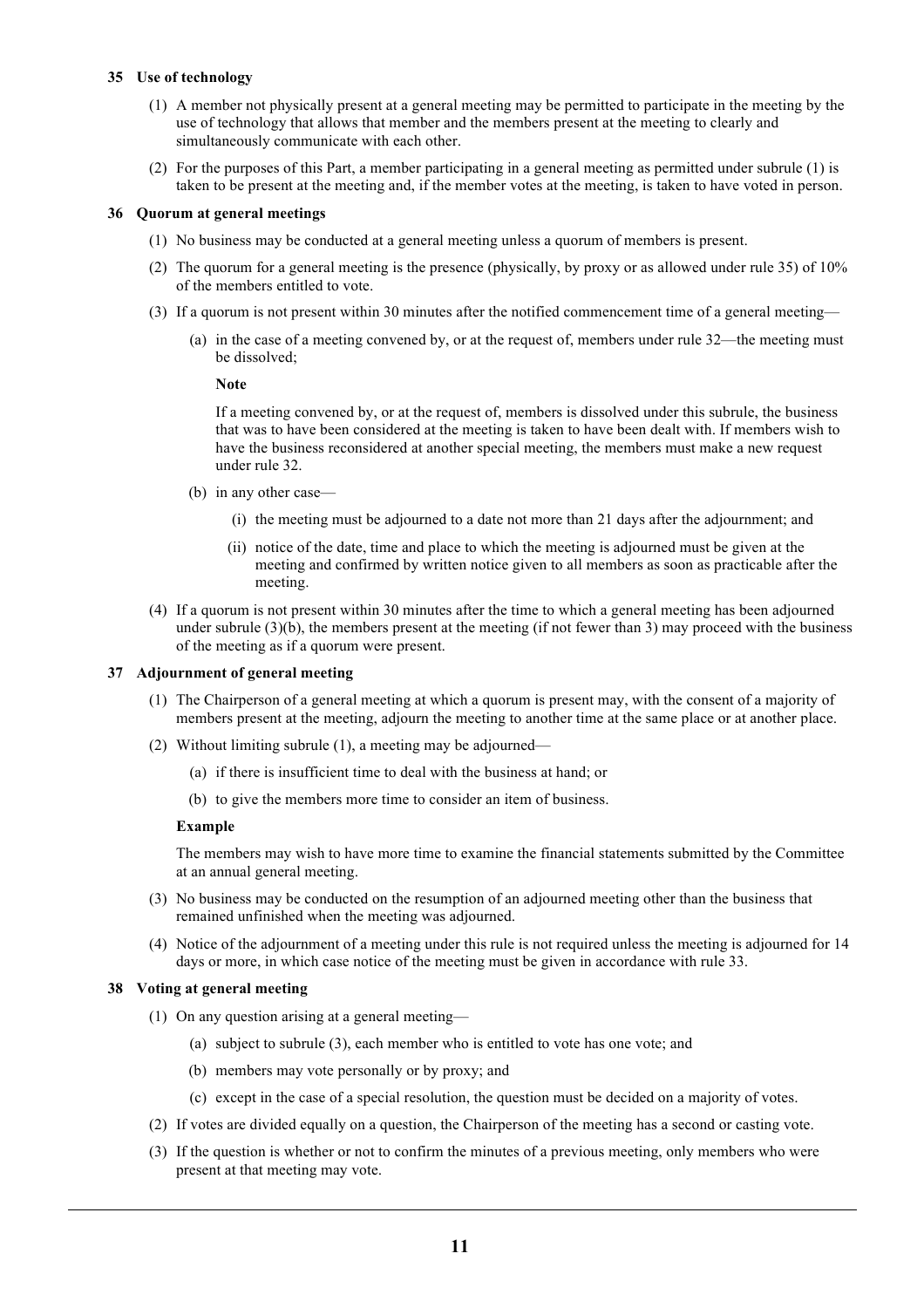(4) This rule does not apply to a vote at a disciplinary appeal meeting conducted under rule 24.

### **39 Special resolutions**

A special resolution is passed if not less than three quarters of the members voting at a general meeting (whether in person or by proxy) vote in favour of the resolution.

#### **Note**

In addition to certain matters specified in the Act, a special resolution is required—

- (a) to remove a committee member from office ;
- (b) to alter these Rules, including changing the name or any of the purposes of the Association.

#### **40 Determining whether resolution carried**

- (1) Subject to subsection (2), the Chairperson of a general meeting may, on the basis of a show of hands, declare that a resolution has been—
	- (a) carried; or
	- (b) carried unanimously; or
	- (c) carried by a particular majority; or
	- (d) lost—

and an entry to that effect in the minutes of the meeting is conclusive proof of that fact.

- (2) If a poll (where votes are cast in writing) is demanded by three or more members on any question—
	- (a) the poll must be taken at the meeting in the manner determined by the Chairperson of the meeting; and
	- (b) the Chairperson must declare the result of the resolution on the basis of the poll.
- (3) A poll demanded on the election of the Chairperson or on a question of an adjournment must be taken immediately.
- (4) A poll demanded on any other question must be taken before the close of the meeting at a time determined by the Chairperson.

### **41 Minutes of general meeting**

- (1) The Committee must ensure that minutes are taken and kept of each general meeting.
- (2) The minutes must record the business considered at the meeting, any resolution on which a vote is taken and the result of the vote.
- (3) In addition, the minutes of each annual general meeting must include—
	- (a) the names of the members attending the meeting; and
	- (b) proxy forms given to the Chairperson of the meeting under rule 34(6); and
	- (c) the financial statements submitted to the members in accordance with rule 30(4)(b)(ii); and
	- (d) the certificate signed by two committee members certifying that the financial statements give a true and fair view of the financial position and performance of the Association; and
	- (e) any audited accounts and auditor's report or report of a review accompanying the financial statements that are required under the Act.

# **PART 5—COMMITTEE**

#### **Division 1—Powers of Committee**

### **42 Role and powers**

- (1) The business of the Association must be managed by or under the direction of a Committee.
- (2) The Committee may exercise all the powers of the Association except those powers that these Rules or the Act require to be exercised by general meetings of the members of the Association.
- (3) The Committee may—
	- (a) appoint and remove staff;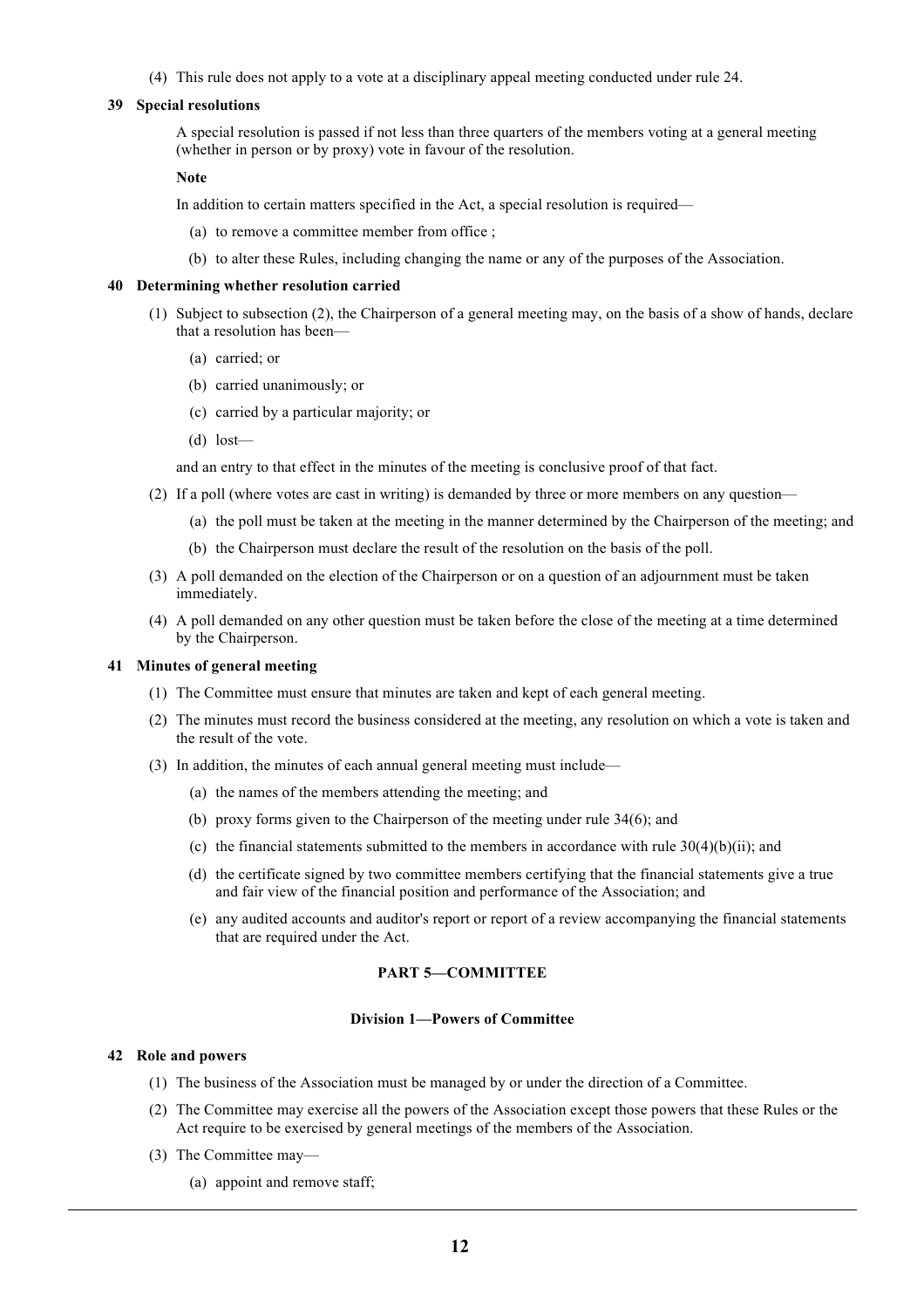(b) establish subcommittees consisting of members with terms of reference it considers appropriate.

# **43 Delegation**

- (1) The Committee may delegate to a member of the Committee, a subcommittee or staff, any of its powers and functions other than—
	- (a) this power of delegation; or
	- (b) a duty imposed on the Committee by the Act or any other law.
- (2) The delegation must be in writing and may be subject to the conditions and limitations the Committee considers appropriate.
- (3) The Committee may, in writing, revoke a delegation wholly or in part.

#### **Division 2—Composition of Committee and duties of members**

# **44 Composition of Committee**

The Committee consists of—

- (a) a President; and
- (b) a Vice-President; and
- (c) a Secretary; and
- (d) a Treasurer; and
- (e) ordinary members (if any) elected under rule 53.

### **45 General Duties**

- (1) As soon as practicable after being elected or appointed to the Committee, each committee member must become familiar with these Rules and the Act.
- (2) The Committee is collectively responsible for ensuring that the Association complies with the Act and that individual members of the Committee comply with these Rules.
- (3) Committee members must exercise their powers and discharge their duties with reasonable care and diligence.
- (4) Committee members must exercise their powers and discharge their duties—
	- (a) in good faith in the best interests of the Association; and
	- (b) for a proper purpose.
- (5) Committee members and former committee members must not make improper use of—
	- (a) their position; or
	- (b) information acquired by virtue of holding their position—

so as to gain an advantage for themselves or any other person or to cause detriment to the Association.

# **Note**

See also Division 3 of Part 6 of the Act which sets out the general duties of the office holders of an incorporated association.

(6) In addition to any duties imposed by these Rules, a committee member must perform any other duties imposed from time to time by resolution at a general meeting.

#### **46 President and Vice-President**

- (1) Subject to subrule (2), the President or, in the President's absence, the Vice-President is the Chairperson for any general meetings and for any committee meetings.
- (2) If the President and the Vice-President are both absent, or are unable to preside, the Chairperson of the meeting must be—
	- (a) in the case of a general meeting—a member elected by the other members present; or
	- (b) in the case of a committee meeting—a committee member elected by the other committee members present.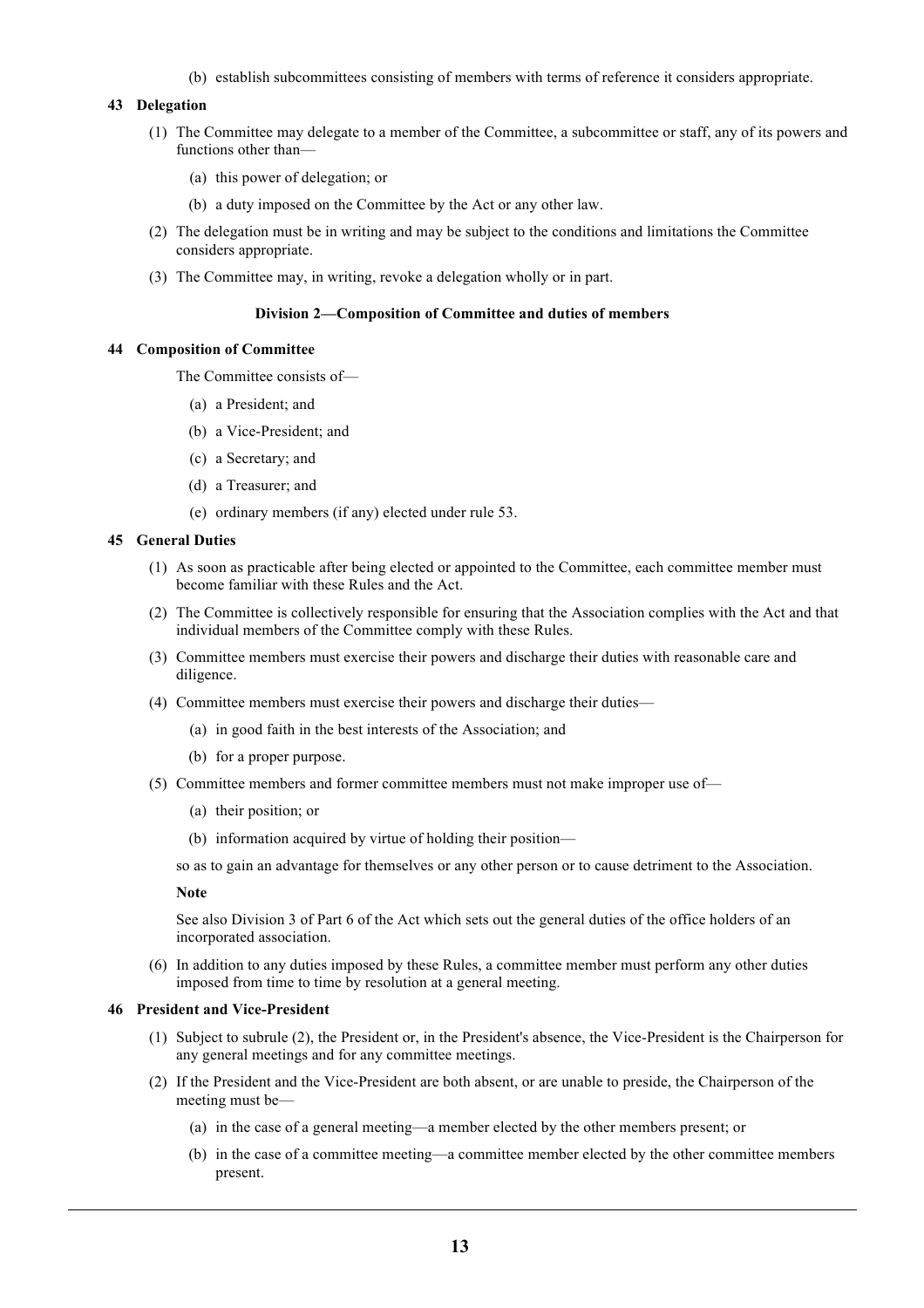# **47 Secretary**

(1) The Secretary must perform any duty or function required under the Act to be performed by the secretary of an incorporated association.

# **Example**

Under the Act, the secretary of an incorporated association is responsible for lodging documents of the association with the Registrar.

- (2) The Secretary must—
	- (a) maintain the register of members in accordance with rule 18; and
	- (b) keep custody of the common seal (if any) of the Association and, except for the financial records referred to in rule 70(3), all books, documents and securities of the Association in accordance with rules 72 and 75; and
	- (c) subject to the Act and these Rules, provide members with access to the register of members, the minutes of general meetings and other books and documents; and
	- (d) perform any other duty or function imposed on the Secretary by these Rules.
- (3) The Secretary must give to the Registrar notice of his or her appointment within 14 days after the appointment.

# **48 Treasurer**

- (1) The Treasurer must—
	- (a) receive all moneys paid to or received by the Association and issue receipts for those moneys in the name of the Association; and
	- (b) ensure that all moneys received are paid into the account of the Association within 5 working days after receipt; and
	- (c) make any payments authorised by the Committee or by a general meeting of the Association from the Association's funds; and
	- (d) ensure cheques are signed by at least 2 committee members and electronic payments are authorised by two committee members
- (2) The Treasurer must—
	- (a) ensure that the financial records of the Association are kept in accordance with the Act; and
	- (b) coordinate the preparation of the financial statements of the Association and their certification by the Committee prior to their submission to the annual general meeting of the Association.
- (3) The Treasurer must ensure that at least one other committee member has access to the accounts and financial records of the Association.

### **Division 3—Election of Committee members and tenure of office**

### **49 Who is eligible to be a Committee member**

A member is eligible to be elected or appointed as a committee member if the member—

- (a) is 18 years or over; and
- (b) is entitled to vote at a general meeting.

# **50 Positions to be declared vacant**

- (1) This rule applies to—
	- (a) the first annual general meeting of the Association after its incorporation; or
	- (b) any subsequent annual general meeting of the Association, after the annual report and financial statements of the Association have been received.
- (2) The Chairperson of the meeting must declare all positions on the Committee vacant and hold elections for those positions in accordance with rules 51 to 54.

### **51 Nominations**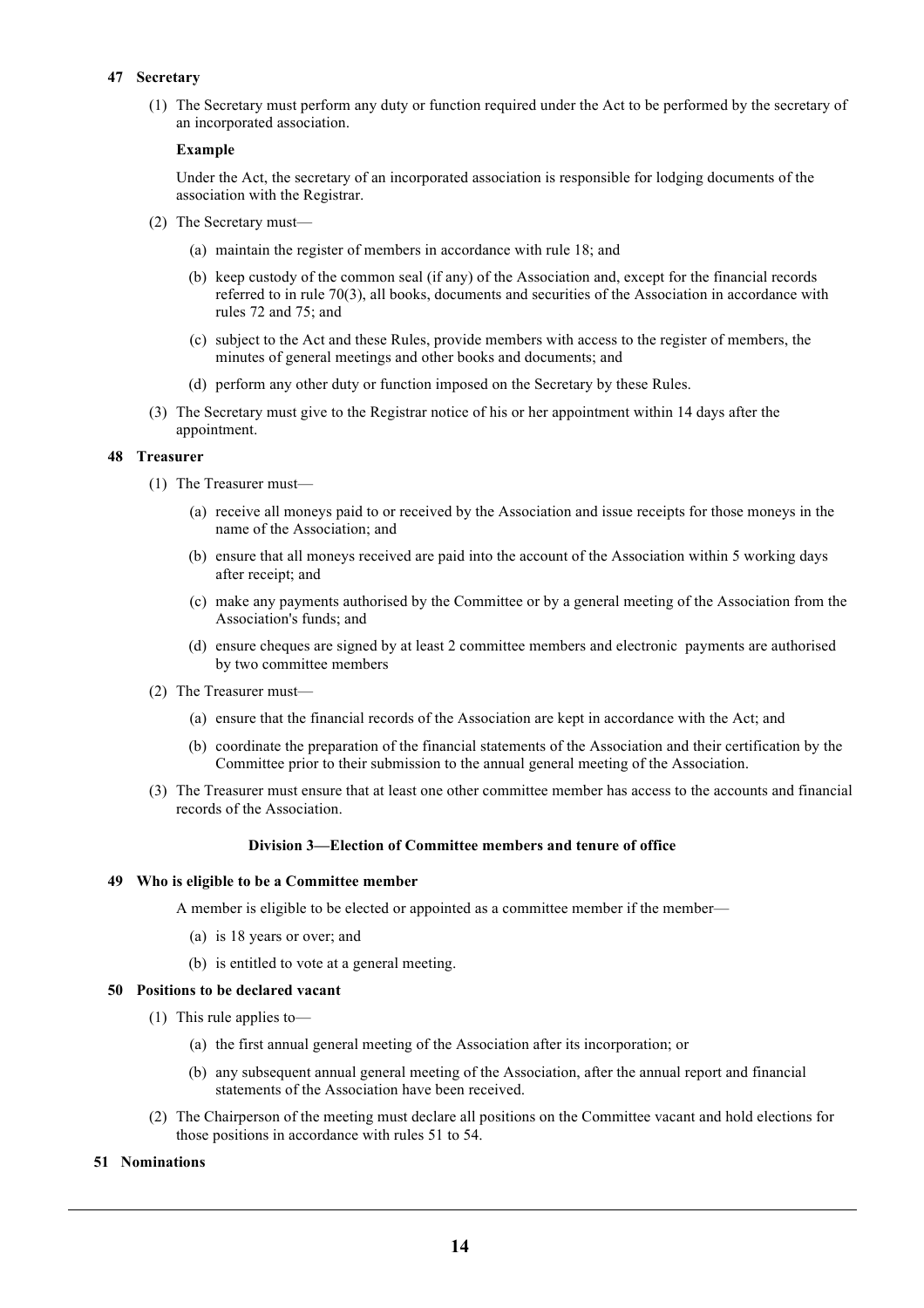- (1) Prior to the election of each position, the Chairperson of the meeting must call for nominations to fill that position.
- (2) An eligible member of the Association may—
	- (a) nominate himself or herself; or
	- (b) with the member's consent, be nominated by another member.
- (3) A member who is nominated for a position and fails to be elected to that position may be nominated for any other position for which an election is yet to be held.

# **52 Election of President etc.**

- (1) At the annual general meeting, separate elections must be held for each of the following positions—
	- (a) President;
	- (b) Vice-President;
	- (c) Secretary;
	- (d) Treasurer.
- (2) If only one member is nominated for the position, the Chairperson of the meeting must declare the member elected to the position.
- (3) If more than one member is nominated, a ballot must be held in accordance with rule 54.
- (4) On his or her election, the new President may take over as Chairperson of the meeting.

# **53 Election of ordinary members**

- (1) The annual general meeting must by resolution decide the number of ordinary members of the Committee (if any) it wishes to hold office for the next year.
- (2) A single election may be held to fill all of those positions.
- (3) If the number of members nominated for the position of ordinary committee member is less than or equal to the number to be elected, the Chairperson of the meeting must declare each of those members to be elected to the position.
- (4) If the number of members nominated exceeds the number to be elected, a ballot must be held in accordance with rule 54.

### **54 Ballot**

- (1) If a ballot is required for the election for a position, the Chairperson of the meeting must appoint a member to act as returning officer to conduct the ballot.
- (2) The returning officer must not be a member nominated for the position.
- (3) Before the ballot is taken, each candidate may make a short speech in support of his or her election.
- (4) The election must be by secret ballot.
- (5) The returning officer must give a blank piece of paper to—
	- (a) each member present in person; and
	- (b) each proxy appointed by a member.

### **Example**

If a member has been appointed the proxy of 5 other members, the member must be given 6 ballot papers one for the member and one each for the other members.

- (6) If the ballot is for a single position, the voter must write on the ballot paper the name of the candidate for whom they wish to vote.
- (7) If the ballot is for more than one position—
	- (a) the voter must write on the ballot paper the name of each candidate for whom they wish to vote;
	- (b) the voter must not write the names of more candidates than the number to be elected.
- (8) Ballot papers that do not comply with subrule (7)(b) are not to be counted.
- (9) Each ballot paper on which the name of a candidate has been written counts as one vote for that candidate.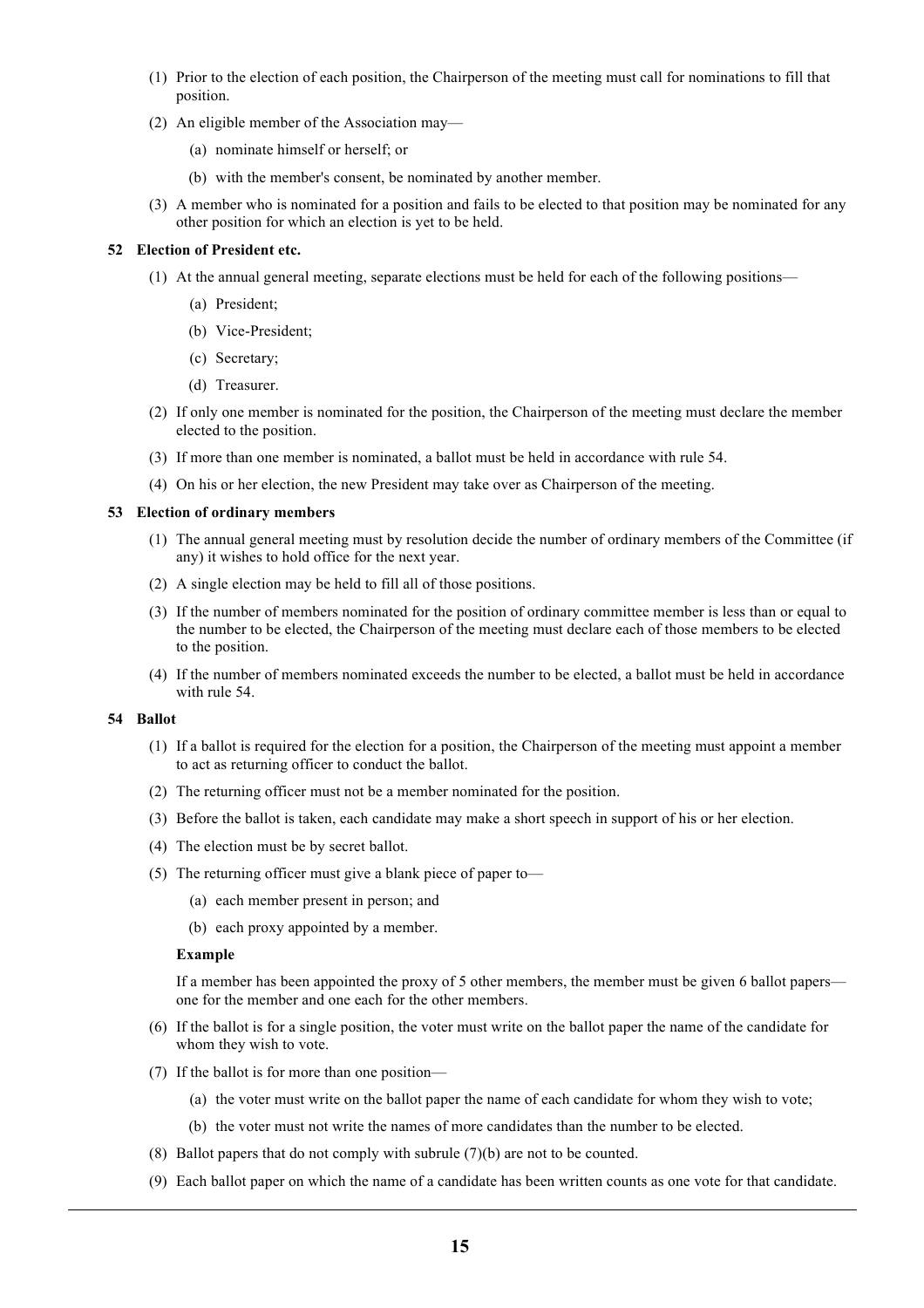- (10) The returning officer must declare elected the candidate or, in the case of an election for more than one position, the candidates who received the most votes.
- (11) If the returning officer is unable to declare the result of an election under subrule (10) because 2 or more candidates received the same number of votes, the returning officer must—
	- (a) conduct a further election for the position in accordance with subrules (4) to (10) to decide which of those candidates is to be elected; or
	- (b) with the agreement of those candidates, decide by lot which of them is to be elected.

### **Examples**

The choice of candidate may be decided by the toss of a coin, drawing straws or drawing a name out of a hat.

### **55 Term of office**

- (1) Subject to subrule (3) and rule 56, a committee member holds office until the positions of the Committee are declared vacant at the next annual general meeting.
- (2) A committee member may be re-elected.
- (3) A general meeting of the Association may—
	- (a) by special resolution remove a committee member from office; and
	- (b) elect an eligible member of the Association to fill the vacant position in accordance with this Division.
- (4) A member who is the subject of a proposed special resolution under subrule (3)(a) may make representations in writing to the Secretary or President of the Association (not exceeding a reasonable length) and may request that the representations be provided to the members of the Association.
- (5) The Secretary or the President may give a copy of the representations to each member of the Association or, if they are not so given, the member may require that they be read out at the meeting at which the special resolution is to be proposed.

# **56 Vacation of office**

- (1) A committee member may resign from the Committee by written notice addressed to the Committee.
- (2) A person ceases to be a committee member if he or she—
	- (a) ceases to be a member of the Association; or
	- (b) fails to attend 3 consecutive committee meetings (other than special or urgent committee meetings) without leave of absence under rule 67; or
	- (c) otherwise ceases to be a committee member by operation of section 78 of the Act.

**Note**

A Committee member may not hold the office of secretary if they do not reside in Australia.

### **57 Filling casual vacancies**

- (1) The Committee may appoint an eligible member of the Association to fill a position on the Committee that—
	- (a) has become vacant under rule 56; or
	- (b) was not filled by election at the last annual general meeting.
- (2) If the position of Secretary becomes vacant, the Committee must appoint a member to the position within 14 days after the vacancy arises.
- (3) Rule 55 applies to any committee member appointed by the Committee under subrule (1) or (2).
- (4) The Committee may continue to act despite any vacancy in its membership.

### **Division 4—Meetings of Committee**

### **58 Meetings of Committee**

(1) The Committee must meet at least 4 times in each year at the dates, times and places determined by the Committee.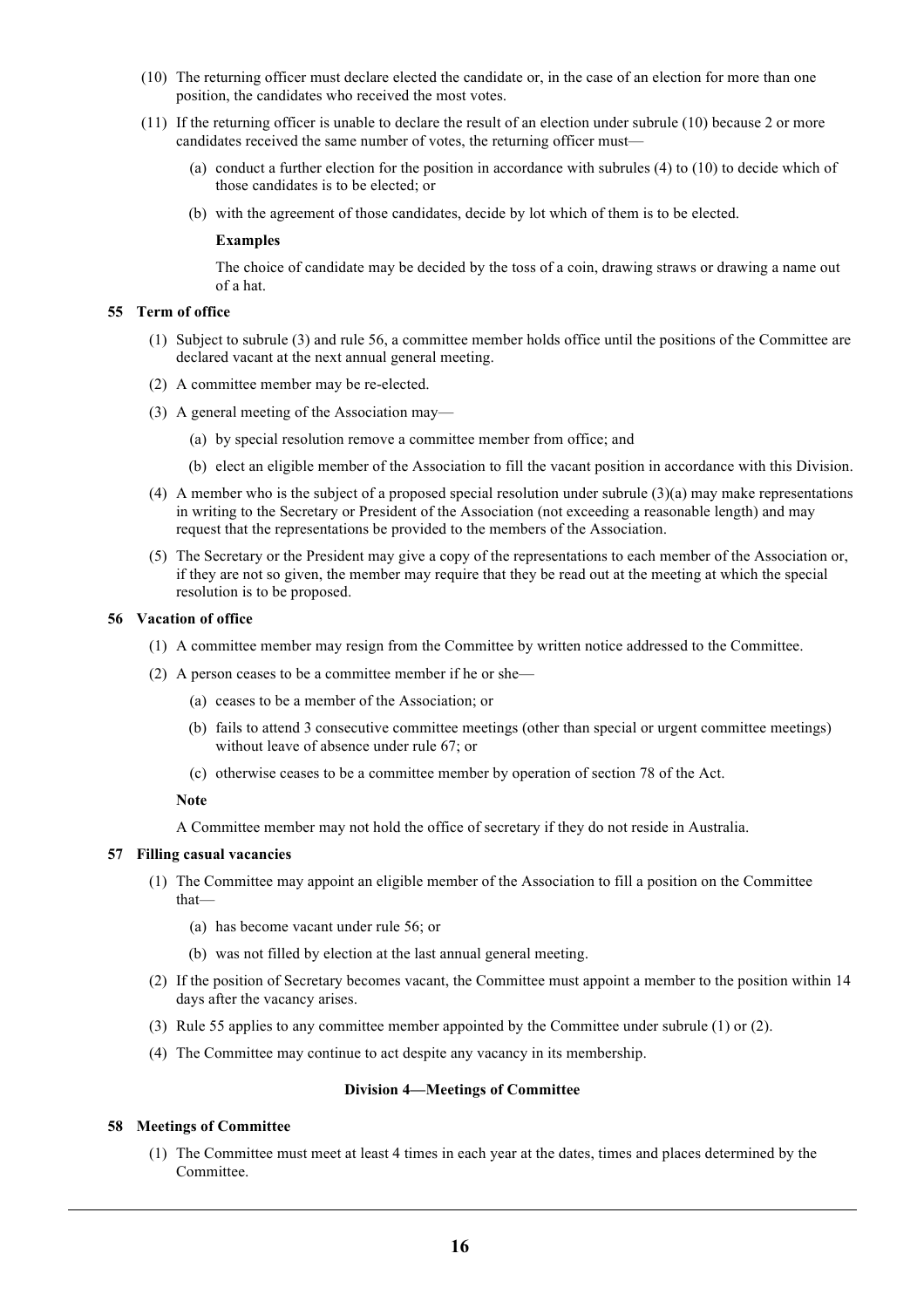- (2) The date, time and place of the first committee meeting must be determined by the members of the Committee as soon as practicable after the annual general meeting of the Association at which the members of the Committee were elected.
- (3) Special committee meetings may be convened by the President or by any 4 members of the Committee.

# **59 Notice of meetings**

- (1) Notice of each committee meeting must be given to each committee member no later than 7 days before the date of the meeting.
- (2) Notice may be given of more than one committee meeting at the same time.
- (3) The notice must state the date, time and place of the meeting.
- (4) If a special committee meeting is convened, the notice must include the general nature of the business to be conducted.
- (5) The only business that may be conducted at the meeting is the business for which the meeting is convened.

# **60 Urgent meetings**

- (1) In cases of urgency, a meeting can be held without notice being given in accordance with rule 59 provided that as much notice as practicable is given to each committee member by the quickest means practicable.
- (2) Any resolution made at the meeting must be passed by an absolute majority of the Committee.
- (3) The only business that may be conducted at an urgent meeting is the business for which the meeting is convened.

# **61 Procedure and order of business**

- (1) The procedure to be followed at a meeting of a Committee must be determined from time to time by the Committee.
- (2) The order of business may be determined by the members present at the meeting.

### **62 Use of technology**

- (1) A committee member who is not physically present at a committee meeting may participate in the meeting by the use of technology that allows that committee member and the committee members present at the meeting to clearly and simultaneously communicate with each other.
- (2) For the purposes of this Part, a committee member participating in a committee meeting as permitted under subrule (1) is taken to be present at the meeting and, if the member votes at the meeting, is taken to have voted in person.

# **63 Quorum**

- (1) No business may be conducted at a Committee meeting unless a quorum is present.
- (2) The quorum for a committee meeting is the presence (in person or as allowed under rule 62) of a majority of the committee members holding office.
- (3) If a quorum is not present within 30 minutes after the notified commencement time of a committee meeting—
	- (a) in the case of a special meeting—the meeting lapses;
	- (b) in any other case—the meeting must be adjourned to a date no later than 14 days after the adjournment and notice of the time, date and place to which the meeting is adjourned must be given in accordance with rule 59.

### **64 Voting**

- (1) On any question arising at a committee meeting, each committee member present at the meeting has one vote.
- (2) A motion is carried if a majority of committee members present at the meeting vote in favour of the motion.
- (3) Subrule (2) does not apply to any motion or question which is required by these Rules to be passed by an absolute majority of the Committee.
- (4) If votes are divided equally on a question, the Chairperson of the meeting has a second or casting vote.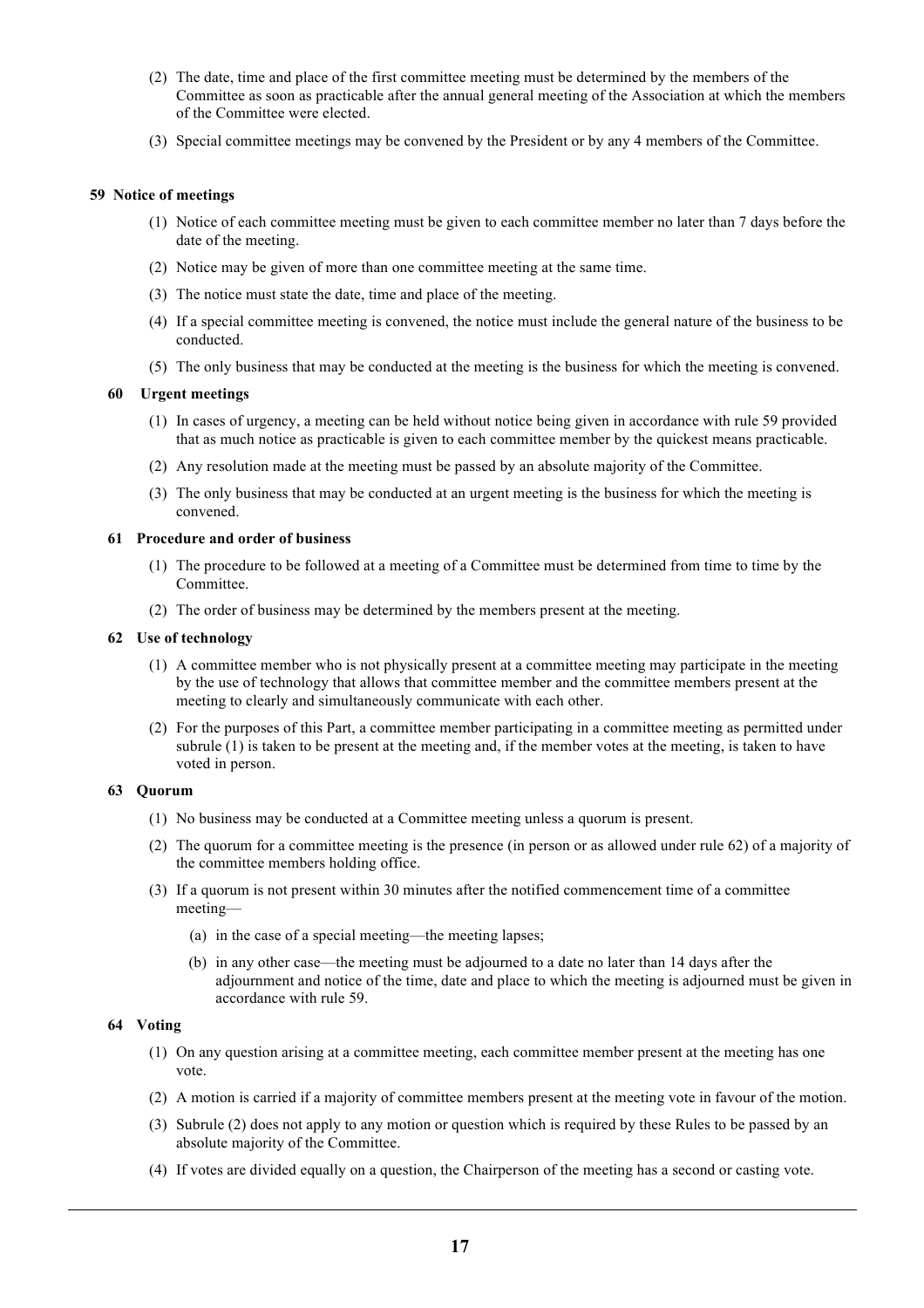(5) Voting by proxy is not permitted.

# **65 Conflict of interest**

- (1) A committee member who has a material personal interest in a matter being considered at a committee meeting must disclose the nature and extent of that interest to the Committee.
- (2) The member—
	- (a) must not be present while the matter is being considered at the meeting; and
	- (b) must not vote on the matter.

### **Note**

Under section 81(3) of the Act, if there are insufficient committee members to form a quorum because a member who has a material personal interest is disqualified from voting on a matter, a general meeting may be called to deal with the matter.

- (3) This rule does not apply to a material personal interest—
	- (a) that exists only because the member belongs to a class of persons for whose benefit the Association is established; or
	- (b) that the member has in common with all, or a substantial proportion of, the members of the Association.

# **66 Minutes of meeting**

- (1) The Committee must ensure that minutes are taken and kept of each committee meeting.
- (2) The minutes must record the following—
	- (a) the names of the members in attendance at the meeting;
	- (b) the business considered at the meeting;
	- (c) any resolution on which a vote is taken and the result of the vote;
	- (d) any material personal interest disclosed under rule 65.

### **67 Leave of absence**

- (1) The Committee may grant a committee member leave of absence from committee meetings for a period not exceeding 3 months.
- (2) The Committee must not grant leave of absence retrospectively unless it is satisfied that it was not feasible for the committee member to seek the leave in advance.

# **PART 6—FINANCIAL MATTERS**

#### **68 Source of funds**

The funds of the Association may be derived from joining fees, annual subscriptions, donations, fund-raising activities, grants, interest and any other sources approved by the Committee.

### **69 Management of funds**

- (1) The Association must open an account with a financial institution from which all expenditure of the Association is made and into which all of the Association's revenue is deposited.
- (2) Subject to any restrictions imposed by a general meeting of the Association, the Committee may approve expenditure on behalf of the Association.
- (3) The Committee may authorise the Treasurer to expend funds on behalf of the Association (including by electronic funds transfer) up to a specified limit without requiring approval from the Committee for each item on which the funds are expended.
- (4) All cheques, drafts, bills of exchange, promissory notes and other negotiable instruments must be signed by 2 committee members. All electronic transfers require approval by 2 committee members.
- (5) All funds of the Association must be deposited into the financial account of the Association no later than 5 working days after receipt.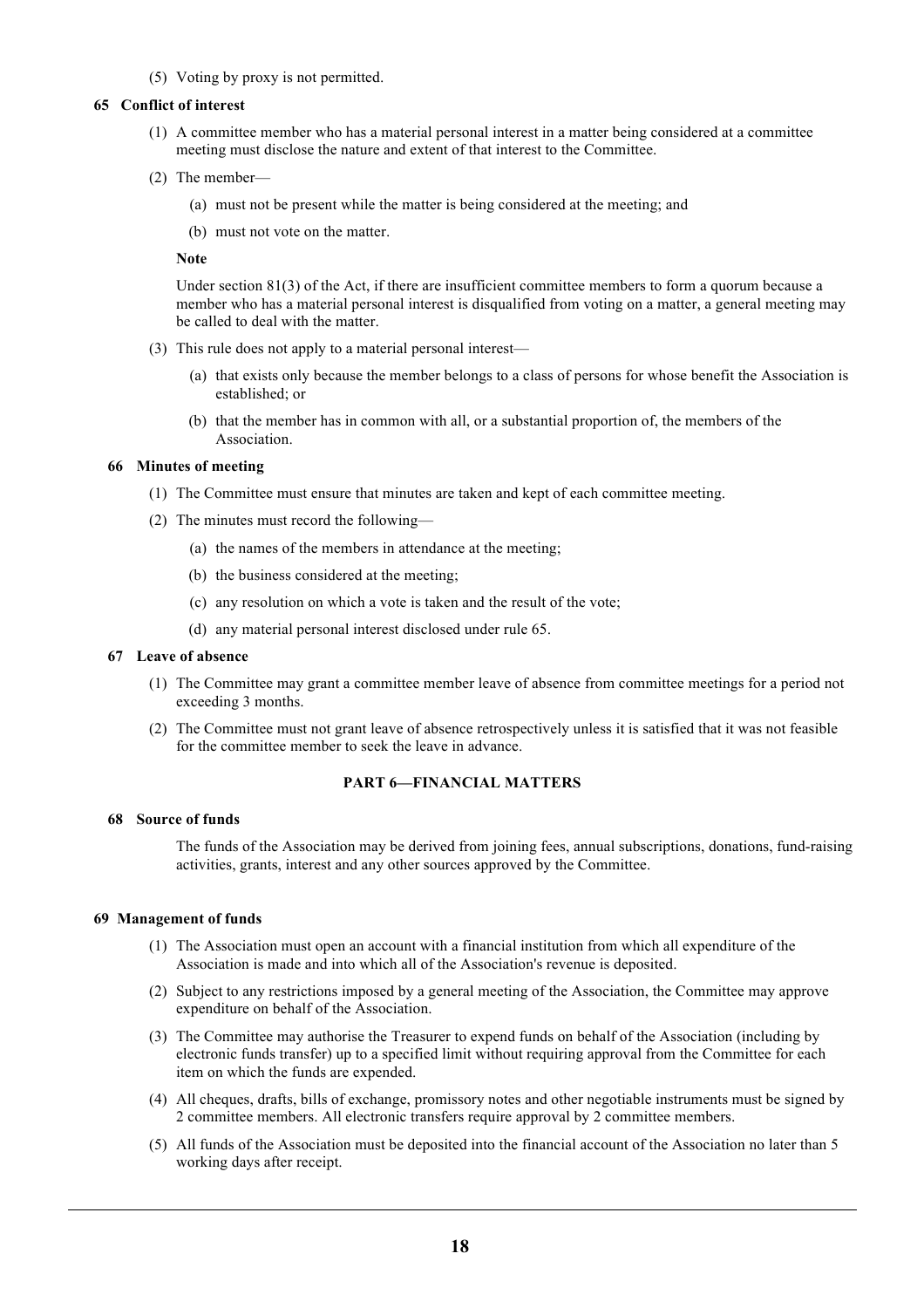(6) With the approval of the Committee, the Treasurer may maintain a cash float provided that all money paid from or paid into the float is accurately recorded at the time of the transaction.

# **70 Financial records**

- (1) The Association must keep financial records that—
	- (a) correctly record and explain its transactions, financial position and performance; and
	- (b) enable financial statements to be prepared as required by the Act.
- (2) The Association must retain the financial records for 7 years after the transactions covered by the records are completed.
- (3) The Treasurer must keep in his or her custody, or under his or her control—
	- (a) the financial records for the current financial year; and
	- (b) any other financial records as authorised by the Committee.

# **71 Financial statements**

- (1) For each financial year, the Committee must ensure that the requirements under the Act relating to the financial statements of the Association are met.
- (2) Without limiting subrule (1), those requirements include—
	- (a) the preparation of the financial statements;
	- (b) if required, the review or auditing of the financial statements;
	- (c) the certification of the financial statements by the Committee;
	- (d) the submission of the financial statements to the annual general meeting of the Association;
	- (e) the lodgement with the Registrar of the financial statements and accompanying reports, certificates, statements and fee.

# **PART 7—GENERAL MATTERS**

# **72 Common seal**

- (1) The Association may have a common seal.
- (2) If the Association has a common seal—
	- (a) the name of the Association must appear in legible characters on the common seal;
	- (b) a document may only be sealed with the common seal by the authority of the Committee and the sealing must be witnessed by the signatures of two committee members;
	- (c) the common seal must be kept in the custody of the Secretary.

### **73 Registered address**

The registered address of the Association is—

- (a) the address determined from time to time by resolution of the Committee; or
- (b) if the Committee has not determined an address to be the registered address—the postal address of the Secretary.

# **74 Notice requirements**

- (1) Any notice required to be given to a member or a committee member under these Rules may be given—
	- (a) by handing the notice to the member personally; or
	- (b) by sending it by post to the member at the address recorded for the member on the register of members; or
	- (c) by email or facsimile transmission.
- (2) Subrule (1) does not apply to notice given under rule 60.
- (3) Any notice required to be given to the Association or the Committee may be given—
	- (a) by handing the notice to a member of the Committee; or